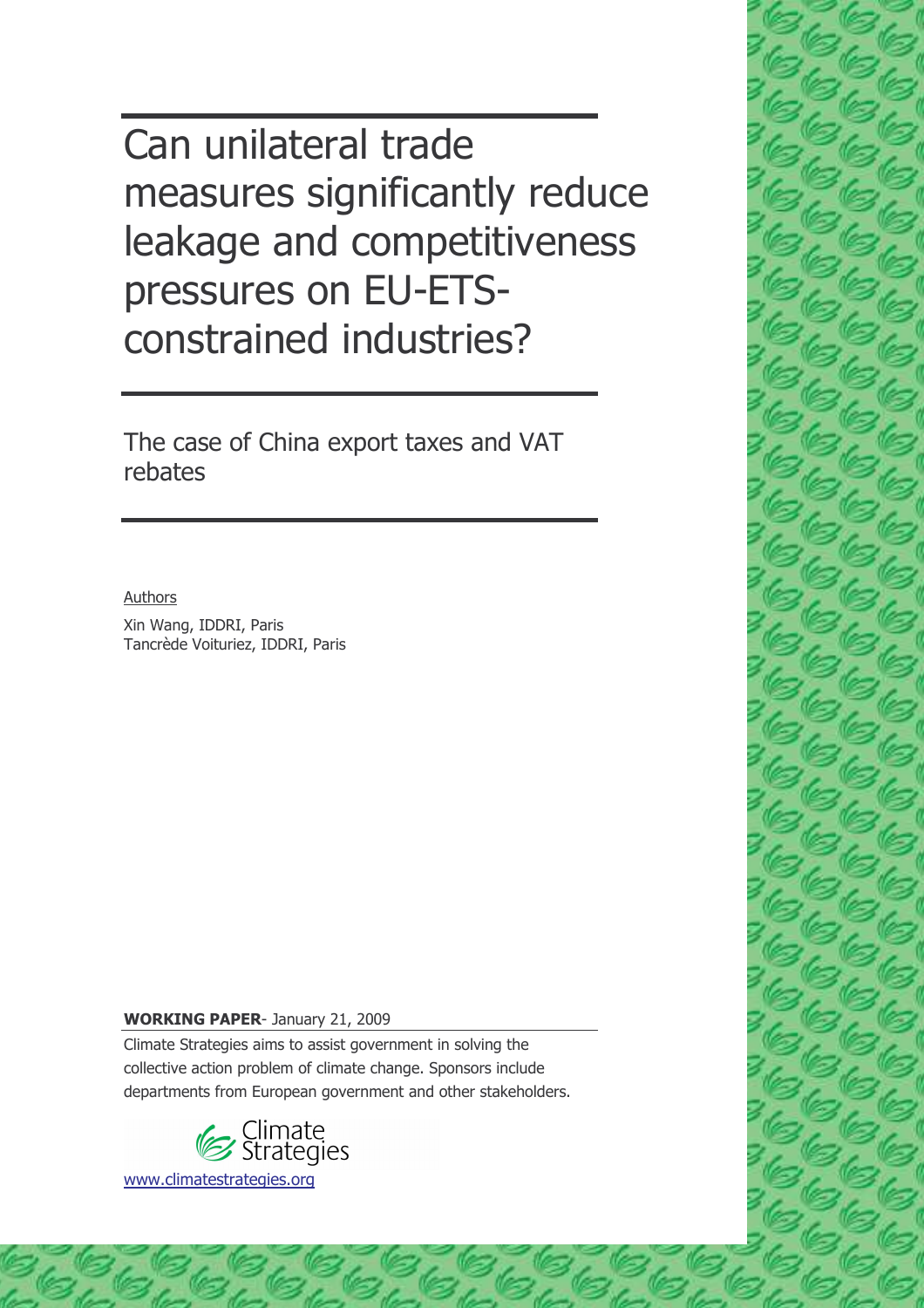This Working Paper is part of the Climate Strategies Project "Tackling Leakage in a World of Unequal Carbon Prices Project".

Authors

| Tancrede Voiturièz | IDDRI, Paris |     |
|--------------------|--------------|-----|
| Xin Wang           | IDDRI, Paris | 17. |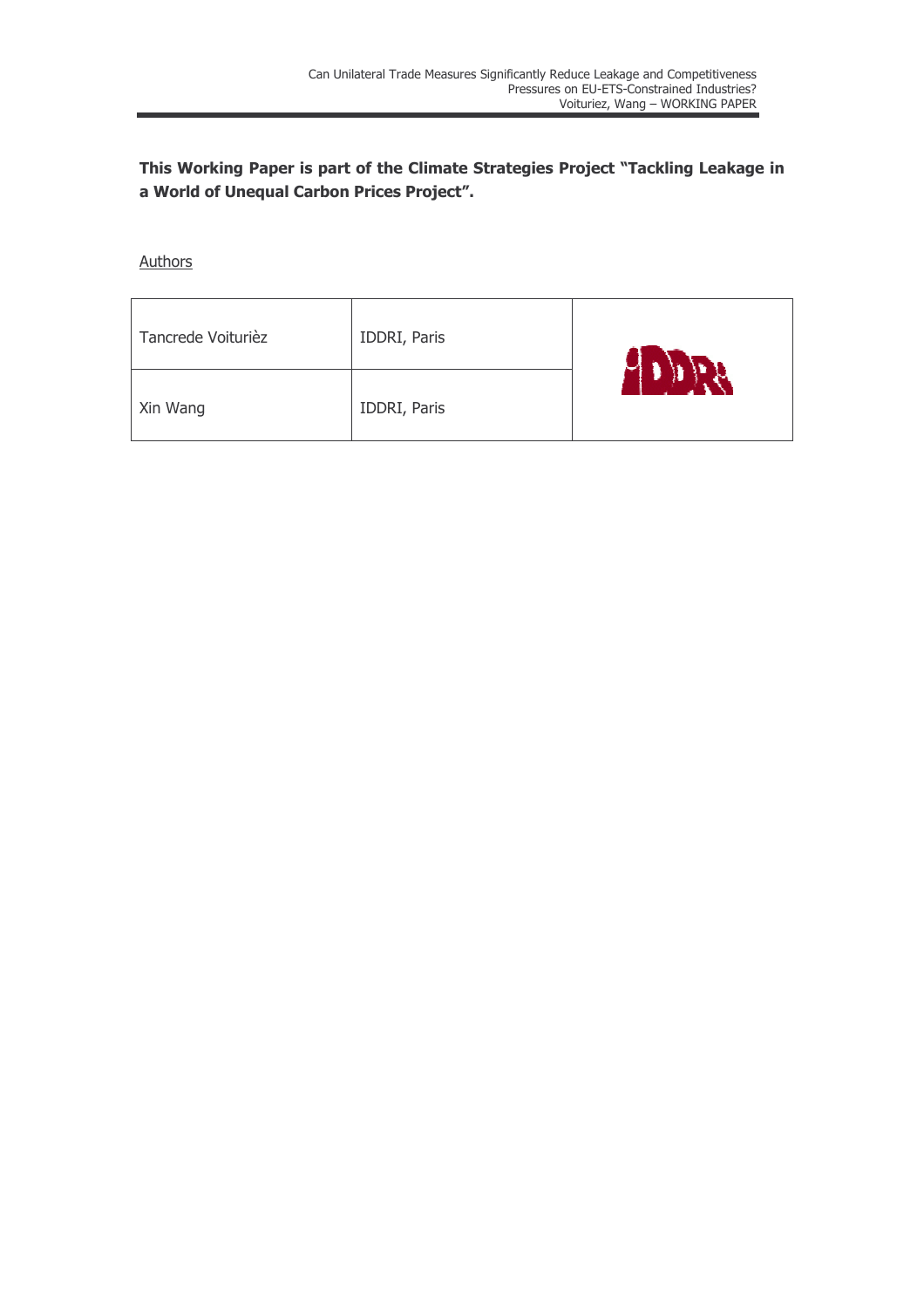## Can unilateral trade measures significantly reduce leakage and competitiveness pressures on EU-**ETS-constrained industries?**

The case of China export taxes and VAT rebates

#### **Table of Contents**

| $\overline{2}$ |                                                                        |  |
|----------------|------------------------------------------------------------------------|--|
|                |                                                                        |  |
|                |                                                                        |  |
|                |                                                                        |  |
|                |                                                                        |  |
|                |                                                                        |  |
|                | 3. The use of export taxes and export VAT refund in EU-ETS leakage     |  |
|                |                                                                        |  |
|                |                                                                        |  |
|                |                                                                        |  |
|                |                                                                        |  |
|                |                                                                        |  |
|                | 3.2.1 Export vat refund and export tax in aluminium sector  18         |  |
|                |                                                                        |  |
|                |                                                                        |  |
|                |                                                                        |  |
|                |                                                                        |  |
|                | 4. Assessing the cost of export restricting measures with EU-ETS quota |  |
|                |                                                                        |  |
|                |                                                                        |  |
|                |                                                                        |  |
|                |                                                                        |  |
|                |                                                                        |  |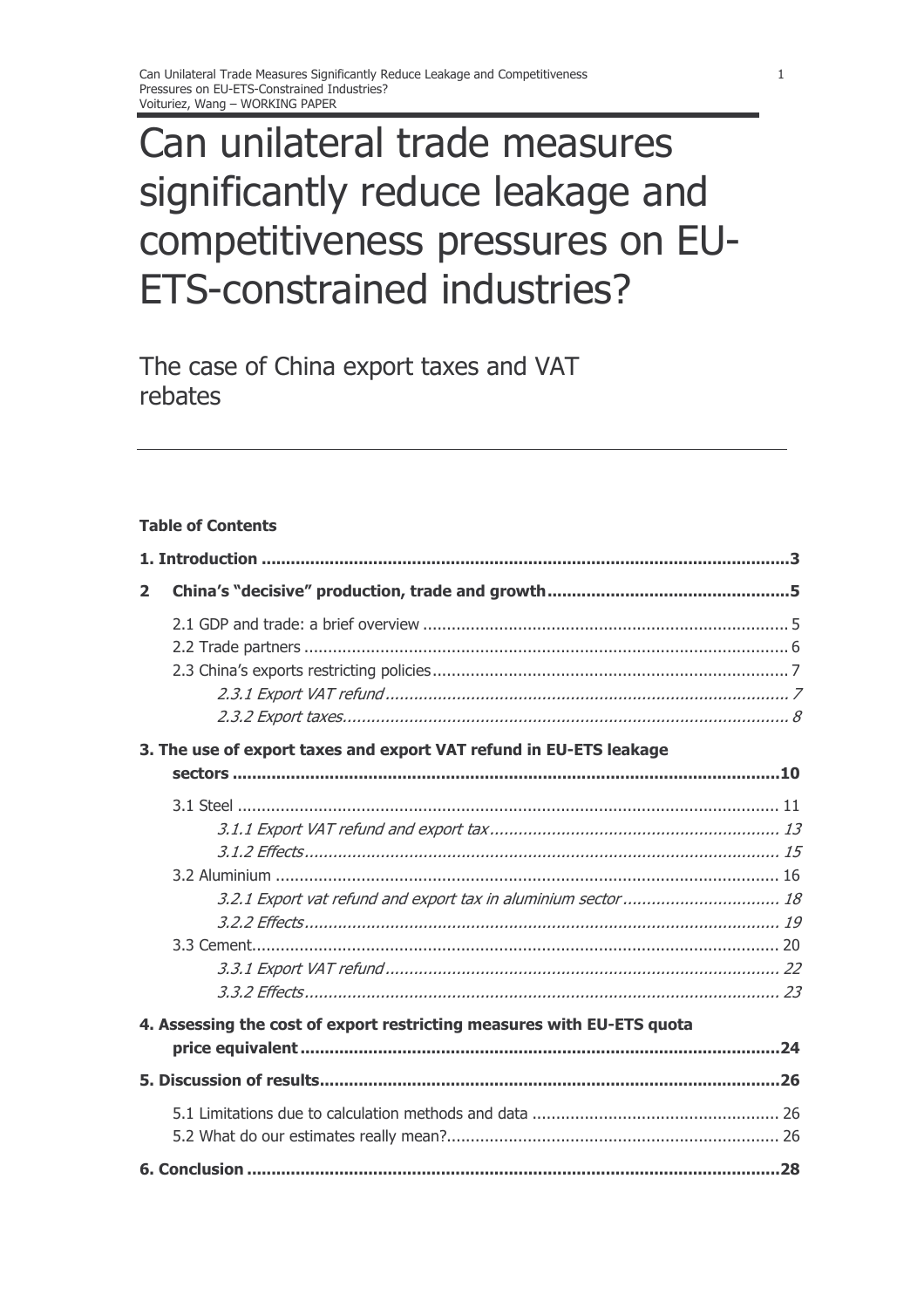### **List of figures**

| Figure 4. Annual averages of Steel prices, Steel products index and Aluminium prices 11 |
|-----------------------------------------------------------------------------------------|
| Figure 5. China's annual growth rate of GDP, industrial sector and steel sector 11      |
|                                                                                         |
|                                                                                         |
|                                                                                         |
|                                                                                         |
|                                                                                         |
| Figure 11. Monthly growth rate of exported steel 2003-2008 (month over the same         |
| Figure 12. China' Aluminium export (quantity and value) by countries of destination:    |
|                                                                                         |
| Figure 14 Export tariff benefit changes, China aluminium 2003-2009  19                  |
|                                                                                         |
| Figure 16 Monthly growth rate of aluminium export 2003-2008 (month over the             |
|                                                                                         |
|                                                                                         |
| Figure 19 China's cement production and export growth rate, 2003-2007  22               |
| Figure 20 China's cement export by destination countries 2003-2008 22                   |
|                                                                                         |
|                                                                                         |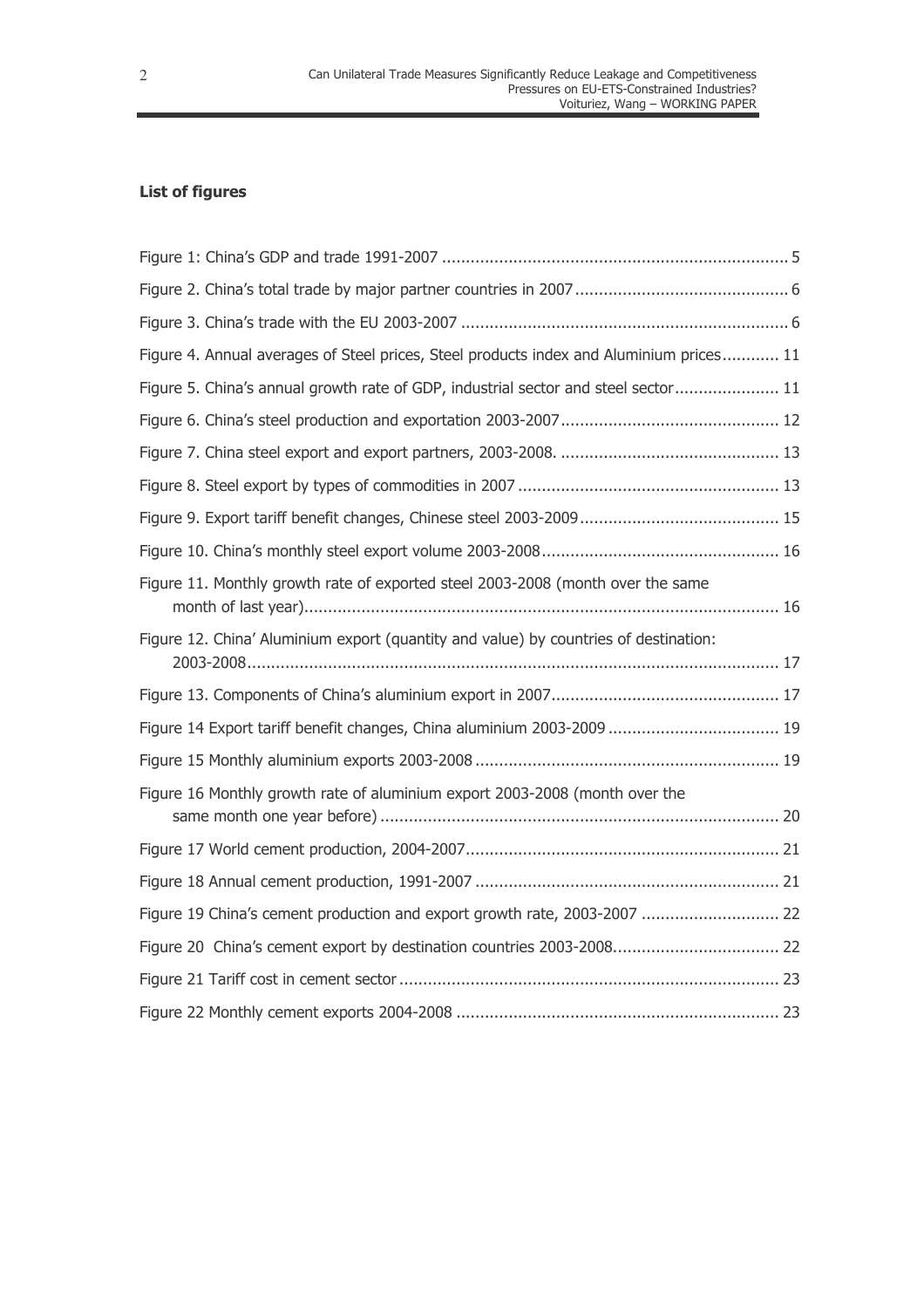## 1. Introduction

Trade measures designed to offset competitiveness losses and carbon leakages have taken a high profile in European climate policy debates during the two first phases of the EU-ETS. The perspective of a failure of the Copenhagen COP 15 to reach a global deal for the Post 2012 period, jointly with unilateral efforts proclaimed by the EU to reach the 20-20-20 objective unconditionally, have reinforced the momentum over a border adjustment or compensation mechanism throughout the ultimate months of negotiation of the EU Climate and Energy package. Even though the original BTA was discarded while less aggressive forms preferred - such as free quota allocation and, albeit less clearly, offsetting import mechanisms - the final C&E package adopted during the Dec 08 EU Summit was clearly sealed from the perspective of a significant cost premium imposed by the carbon price on a wide spectrum of energy consuming industries. Event of carbon leakage is defined in Article  $10(a)$ , while measures to support energy-intensive industries are listed in Article  $10(b)$  of the package. They include free allowances and the inclusion in the Community scheme of importers of products produced by the sectors or sub-sectors where leakages have been ascertained.

Among the criteria for a sector to qualify for leakage-support, Article 10(a)§17 of the package specifies that "The list of sectors or sub-sectors exposed to a significant risk of carbon leakage shall be determined after taking into account, where the relevant data are available, the extent to which third countries, representing a decisive share of world production of products in sectors deemed to be at risk of carbon leakage, firmly commit to reducing greenhouse gas emissions in the relevant sectors and within the same time frame to an extent comparable to that of the EU (...)". What is a "firm" and "comparable" commitment is not defined by the EU. Still, pursuant to Article 10(a)§17, risk of carbon leakage might be discarded as long as large partner countries commit to significantly reduce their greenhouse gas emissions in the sectors considered.

Against this background, the unilateral use of export restricting measures such as export taxes and VAT refund by China on energy-intensive sectors raises both hopes and concerns. From a European perspective, export restricting measures on products where China represents "a decisive share of world production" are likely to ease the competitive pressure faced by European import-competing industries, through both a quantity (import volumes decline) and price (world price rise) effect. Mirroring the BTA originally contemplated in the EU, trade restrictions on Chinese exports might hence have an effect on trade "comparable" to any border adjustment mechanism set in a large importing country. Concerns regard the exact amount to which these trade effects actually avoid leakages outside the EU, and as long as they are part of national commitment to reduce national emissions, can be deemed comparable to that of the EU. To what extent EU import and China export adjustment mechanisms are "comparable" from a climate change perspective is the question raised in this paper.

Focusing on steel, aluminium and cement where risks of leakage are deemed plausible and export restricting measures have been raised in China during the last couple of years, we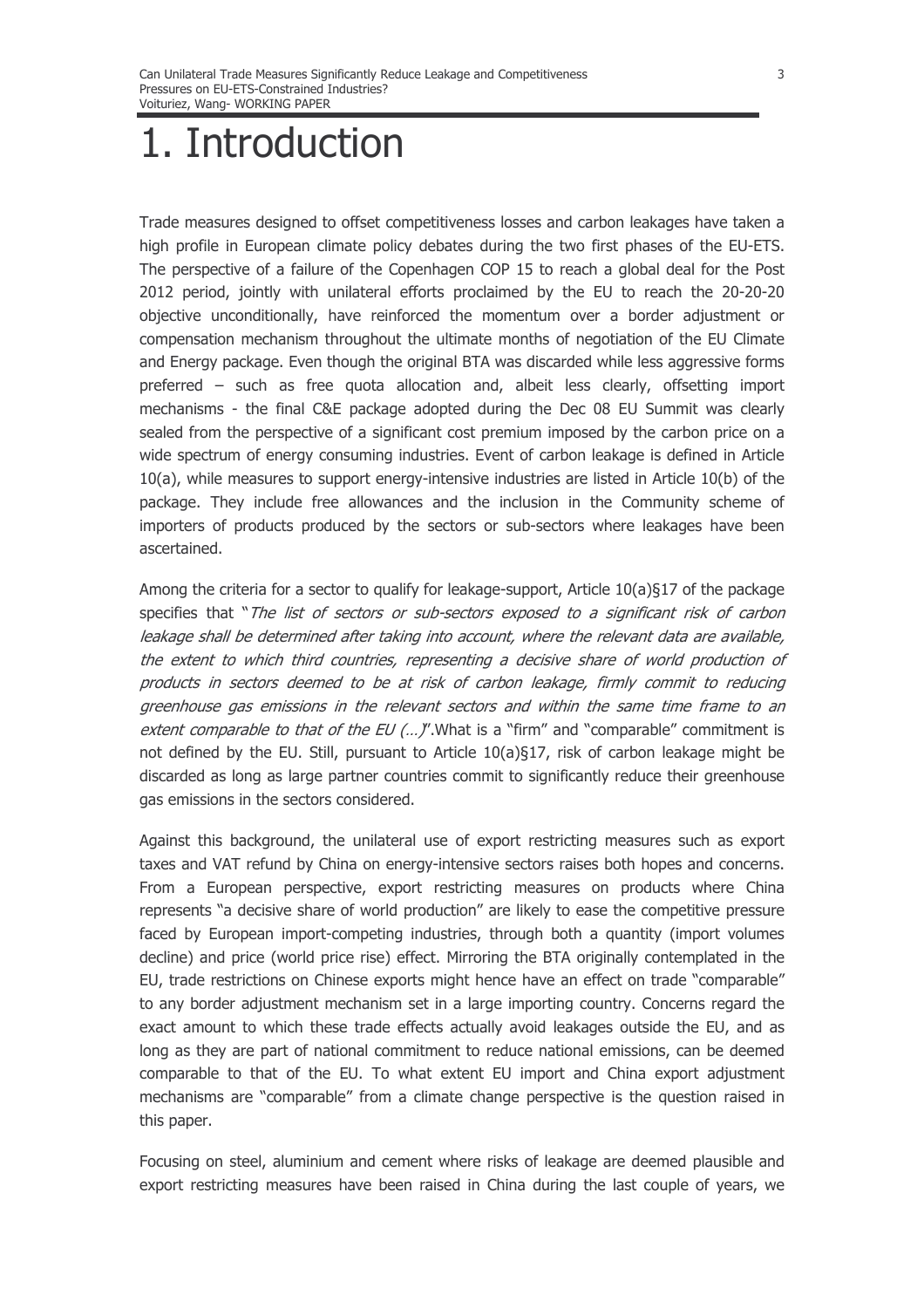assess the comparability of China and EU "commitment" through a proxy given by the EU-ETS quota price equivalent of China's export restrictions set on energy intensive products. Our estimates of the EU-ETS quota price equivalent of Chinese exports restrictions provide figures of similar magnitude as the envisaged range of EU-ETS CO2 price, except for cement. The paper is organised as follows. Section 2 recalls the basic figures of China's trade and growth, as well as the definition and roles of export taxes and VAT rebates in the past. Section 3 digs into current export taxes and VAT rebates on steel, aluminium and cement, providing updated figures of their level and a qualitative assessment of their effect on world prices and export volumes. We present in section 4 the basic formula of EU-ETS quota price equivalent of China's export restricting measures, and its application to steel, aluminium and cement. We discuss the results in section 5 before conclusion.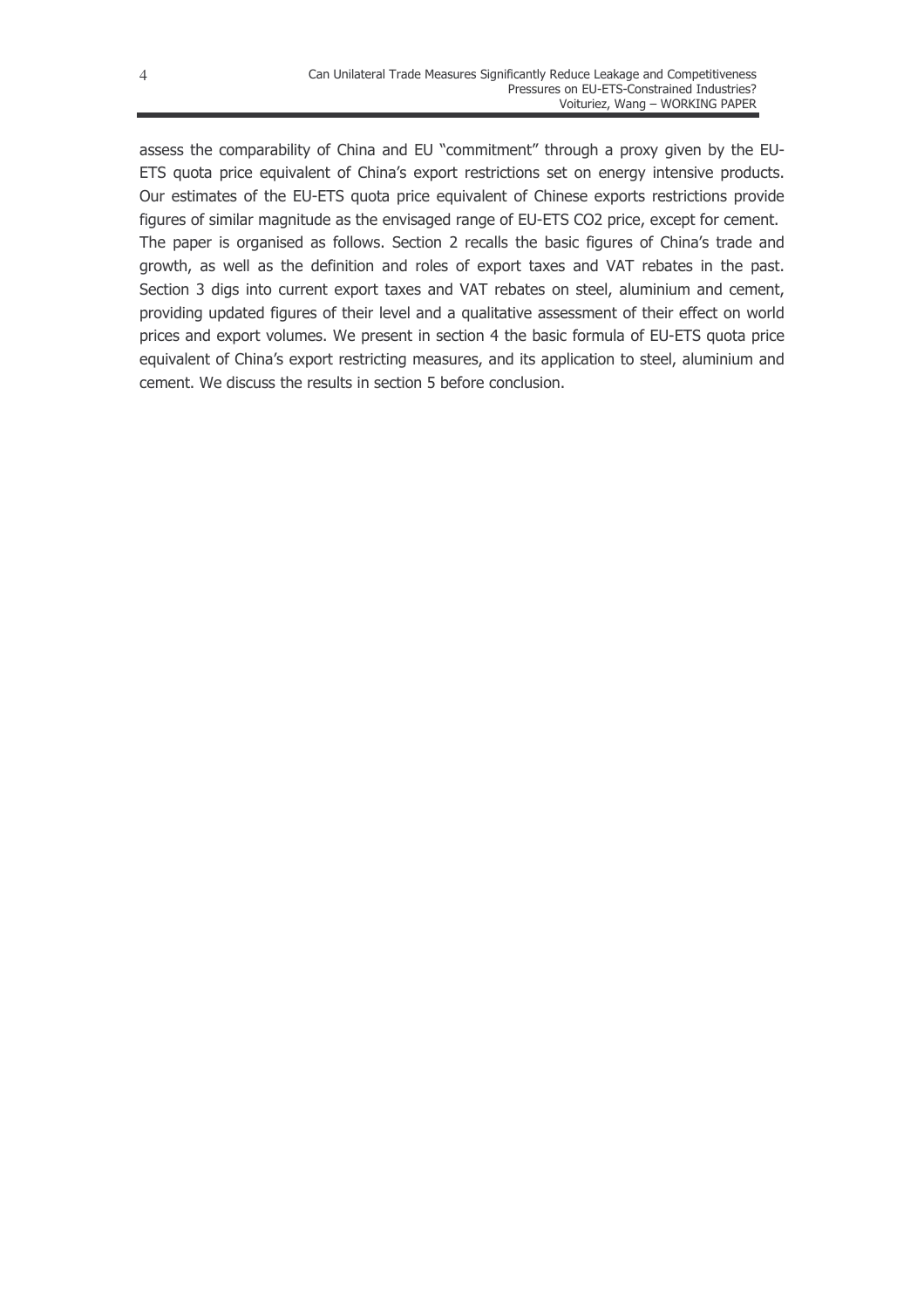## China's "decisive" production,  $\mathcal{P}$ trade and growth

### 2.1 GDP and trade: a brief overview

China's GDP has expanded at an average 8-9% growth rate during the last two decades, experiencing a two-digit performance from 1992 to 1999, and almost 10% growth thereafter (figure 1). China's trade performance shows a slightly different picture. The first trade boost occurred in 1994, when the annual growth rate skyrocketed at the historical level of 80.83%, while GDP was growing at 26.21% and 23.59% over the precedent years. Chinese trade then stagnated in 1996 and 1998 with an annual growth rate of 2.70% and -0.44%. Chinese imports and exports kept balanced on average until China joined the WTO (11 Dec 2001) after which China's exports grew much faster than its imports. China's trade surplus is now acknowledged as a determining factor of China's buoyant GDP (with a contribution to GDP growth up to 4 percentage points according to World Bank's estimates) even though some controversies remain over the cause-effect relationship between export and GDP growth. The trade/GDP ratio expanded from 20% in the early 1980s to almost 50% in the early 1990s and after a slight decrease from 1993 to 1999, to more than 70% after 2005. In 2007, China's exports almost account for 40% of its GDP.





Note: Trade value in yuan in 2007 with an annual average exchange rate of 7.6 yuan/dollar. Source: National Bureau of Statistics of China, Custom House. Unit: 100 million dollars.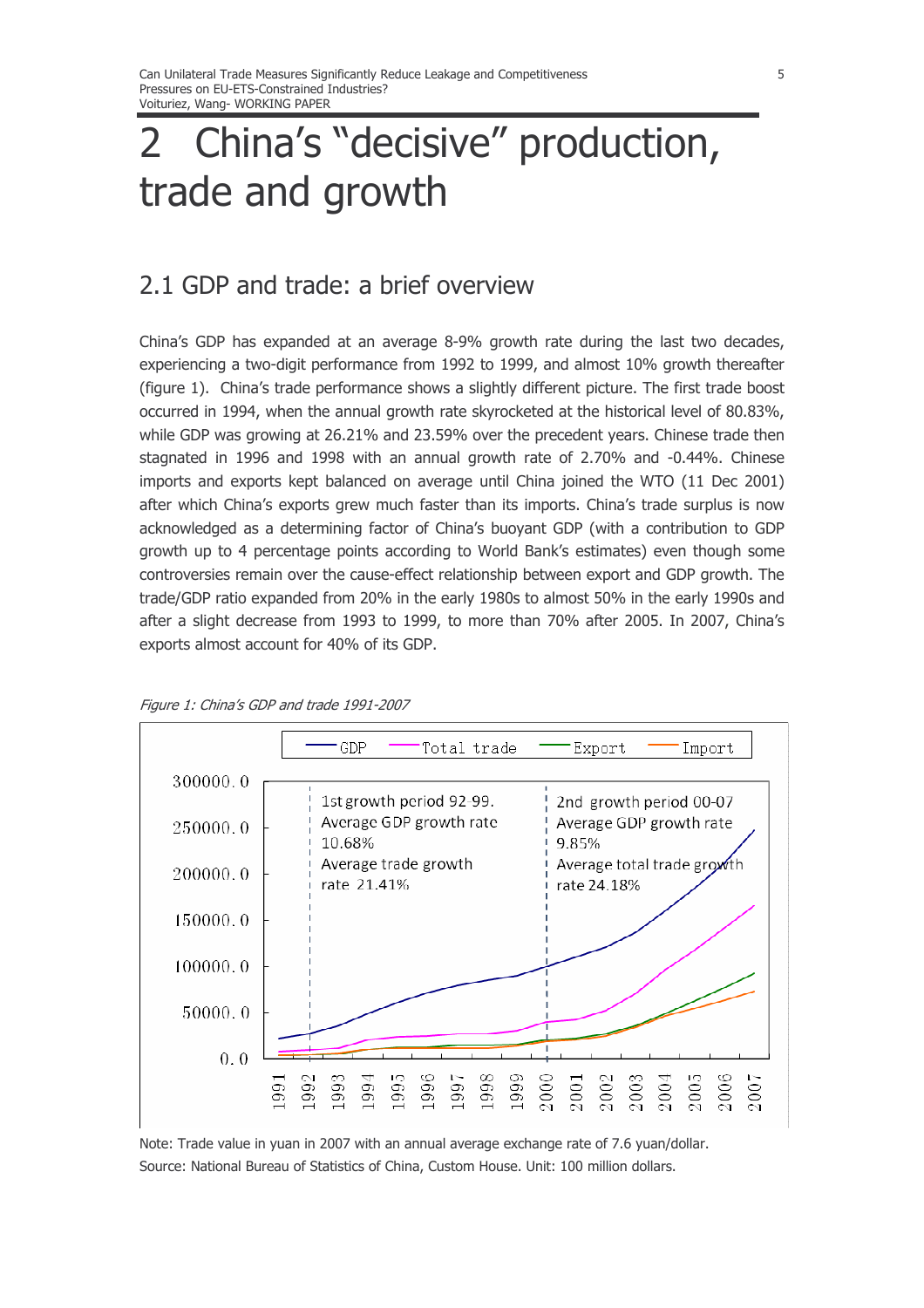## 2.2 Trade partners

China's major trade partners are concentrated. Its nine major trade partners were responsible for 76% of its 2.17 trillion dollar total trade value in 2007. The European Union (EU) ranks first, its bilateral trade with China accounting for 16% in China's total trade (figure 2).



Figure 2. China's total trade by major partner countries in 2007

Unit: billion dollars. Source: China Custom House. Note: ASEAN, Association of South East Asian Nations.

The total bilateral trade between China and the European Union almost tripled (2.8 times) in five years between 2003 and 2007. In a similar fashion as China's overall trade development over last years, China's export to the EU grows much faster than its import from the EU during the 2003-2007 period (exports more than tripled while imports doubled). As a result, China registered a net trade surplus of 134.2 billion dollars in 2007, seven times higher than the 19.1 billion dollars trade surplus experienced in 2003 (Figure 3).

Figure 3. China's trade with the EU 2003-2007

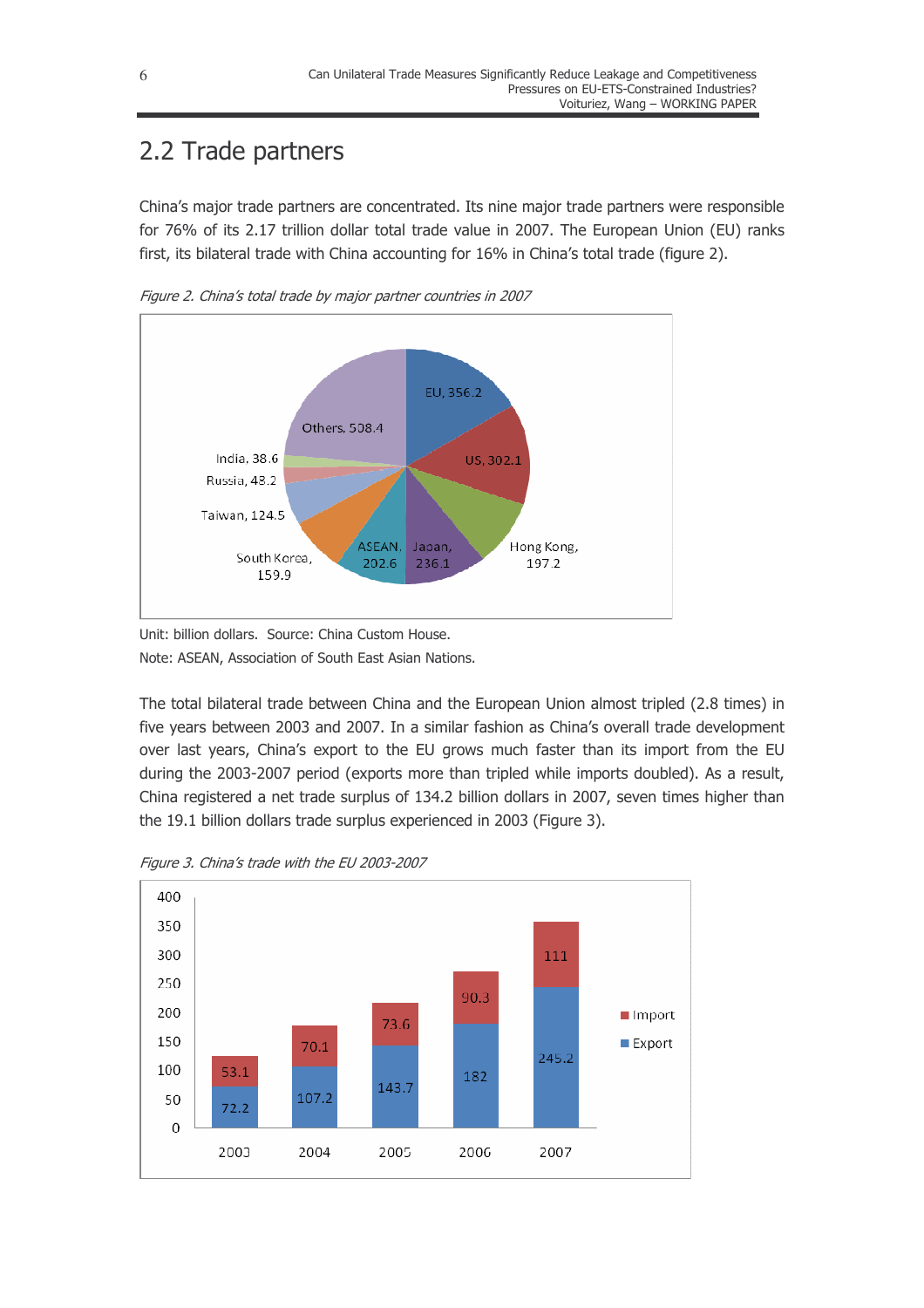Unit: billion dollars, Source: China Custom House

### 2.3 China's exports restricting policies

#### 2.3.1 Export VAT refund

The VAT export refund system, disallowing full recovery of the 17% input VAT, was adopted for the first time in 1985. The domestic VAT and export VAT refund rates were used for three categories: on coal and agriculture products (5-7%; 3%) industrial products (13%; 10%) and other products (17%; 14%). Five major modifications were added to the export VAT refund rate during the last two decades. The first reduction happened in 1996 when export refunding began to create a heavy burden on central budget. As a result, the export VAT refund rate was reduced by 5% for industrial products and 8% for other products. The second adjustment occurred right after the Asian financial crisis when the Chinese products were facing possible competitiveness losses after poor performance in 1998. The export VAT refund rate was augmented gradually as a solution of getting out of the crisis: by July 1999, the export VAT refund rate of China's major exporting products (clothing, electronic equipment, transport equipment and machineries, etc.) were up to 17%, a total reimbursement. Other products' export VAT refund rates were augmented to 13-15%. Overall, the general average Chinese export VAT refund rate was fixed at 15% at the end of last century. The third modification was set up pursuant to a notice (Cai Shui (2003) No.222) modifying the export VAT refund rate and proclaimed jointly by the Ministry of Finance and State Administration of Taxation on October the 13<sup>th</sup> 2003. This notice defined five categories of export VAT refund categories (17%, 13%, 11%, 8% and 5%). It became effective in January 2004 and reduced the average export VAT refund rate from 15.11% to 12.11%. The fourth adjustment on export VAT refund, which was initiated by a circular issued jointly by five ministries in September 2006, classified three modifications. The circular suppressed the export VAT refund for several natural resources and primary products. It reduced the export VAT refund rate on high polluting and energy consuming products. It also augmented the export VAT refund rate for commodities with high value added and technological content.

After WTO accession, China's boosting trade surplus has continuously fueled disputes with its trade partners. In an attempt to demonstrate China's good faith in attempting to keep trade surplus under control, the Ministry of Finance (MOF) and the State Administration of Taxation (SAT) jointly issued Circular No. 90 on 19 June 2007 (which became effective since July the 1st, 2007) which profoundly modified the VAT export refund scheme. It indeed reduced VAT refund rates for 2,831 commodities accounting for 37% of China's tariff codes. As a result, the export VAT refund rates of 2 268 commodities deemed likely to trigger trade disputes were reduced by 2-8 percentage points (See Table 1 below).

Strikingly, the 2007 VAT refund rate reduction concentrated on energy consuming and high polluting goods in China. As a matter of fact, the idea of controlling the export of such products by the means of trade policy was frequently debated during China's tenth Five Year Plan (2001-2005), when energy and environmental problems were given high profile for the first time and became "official issues" at the end of 2005, pursuant to a circular published by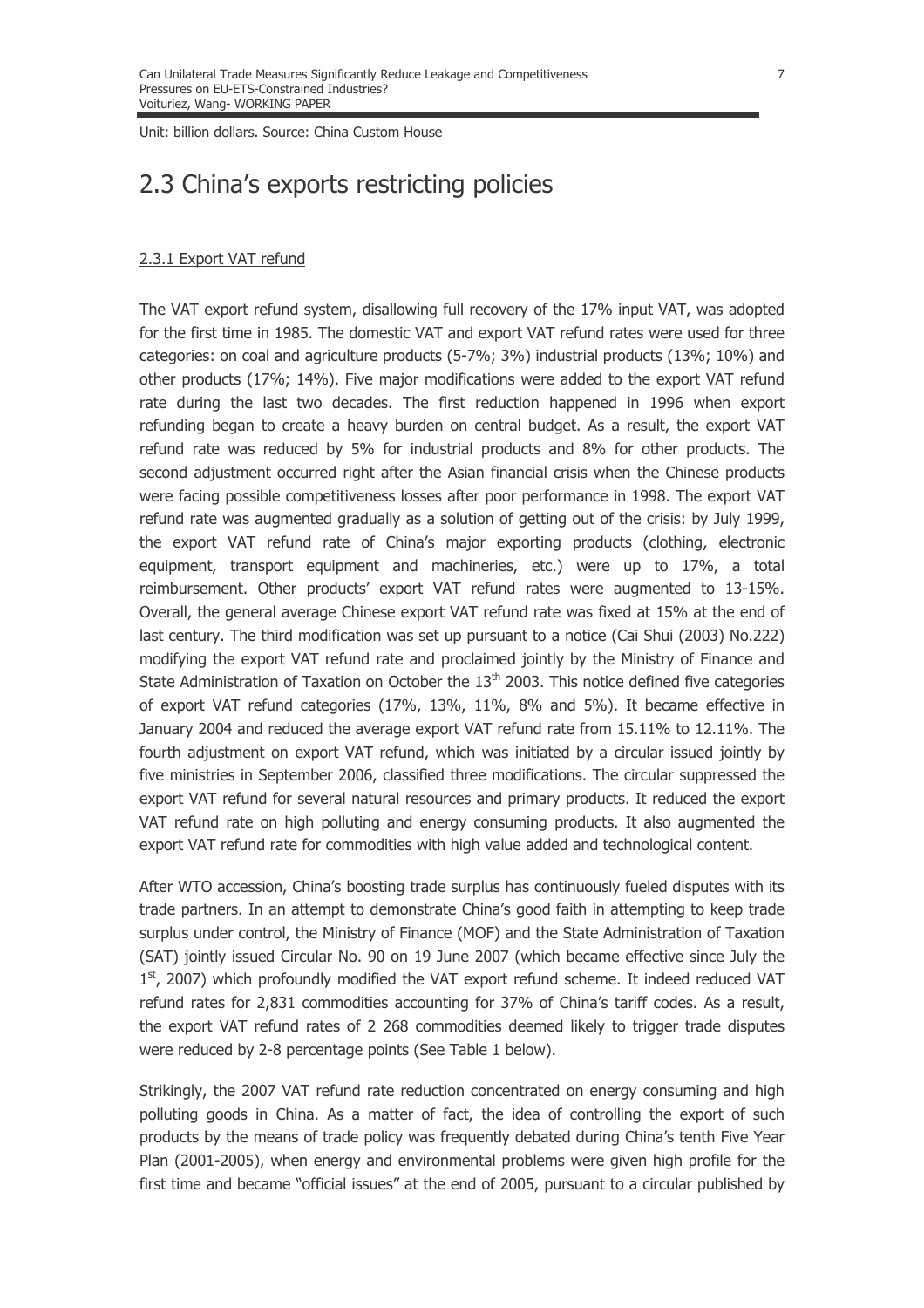seven ministries<sup>1</sup>: [Fa Gai Jing Mao (2005) No. 2595]. The circular provided only guidelines and fell short of defining any implementation principles or rules.

Export VAT refund rate reduction or complete withdrawal had been practiced only on a limited range of selected commodities since then. The government willingness to curb excess export on selected commodities was reasserted by the above-mentioned 2007 State Finance Circular [Cai Shui (2007) No. 90] which included a withdrawal or reduction of export VAT refund of 553 highly polluting and energy intensive commodities<sup>2</sup>. Previously, the export VAT refund rate applied on these commodities ranged between 5% and 13%, to be compared with the 17% domestic VAT rate.

| Mode of<br>modification | Types of commodities                               | Commodity<br>number | Major contents                                                                                                                                                                                               |  |  |
|-------------------------|----------------------------------------------------|---------------------|--------------------------------------------------------------------------------------------------------------------------------------------------------------------------------------------------------------|--|--|
| withdrawal              | High polluting and<br>high energy<br>consuming.    | 553                 | Distinguishing animals and their products,<br>cement and mineral products, fertilizers<br>and other chemical products, several<br>activated carbon products, non-ferrous<br>metal primary manufactures, etc. |  |  |
| Reduction               | Commodities easily<br>triggering trade<br>disputes | 2268                | Clothing, shoes, toys, plastic and its<br>products, furniture, several steel products,<br>low value-added electronic machineries,<br>etc.                                                                    |  |  |
| Tax free                |                                                    | 10                  | Stamps, nuts, canvas, etc.                                                                                                                                                                                   |  |  |

Table 1. Export VAT refund rate modification in 2007

Source: Cai Shui (2007) No. 90.

#### 2.3.2 Export taxes

Comparing to the export VAT refund policy implemented continuously  $-$  even though unevenly - by China over the last decade, export taxes are set on much more temporary basis. Usually, the Customs Tariff Commission of the State Council jointly with the Ministry of Finance and State Administration of Taxation publishes next year's export tariffs at the end of each year. Possible modifications may occur in the course of the year, with respect to unexpected development in domestic and/or international demand and supply balances.

Extensively used by newly-independent countries in the 1960s and 1970s in Africa, Asia and Latin America (Devarajan, Go, Schiff and Suthiwart-Narueput, 1986), export taxes are a means to reach several potential goals. In her review of the role of export taxes in the field of primary commodities, Roberta Piermartini (2004) recalled that the rationale for an export tax

<sup>&</sup>lt;sup>1</sup> National Development and Reform Commission (NDRC), Ministry of Finance (MOF), Ministry of Commerce (MOFCOM), Ministry of Land and Resources (MLR), China Custom House, State Administration of Taxation and State Administration of Environmental Protection (former name of Ministry of Environmental Protection).

<sup>&</sup>lt;sup>2</sup> These include leather, chlorine, dyes and other chemical products, certain industrial chemicals (refined chemical products excluded), some fertilisers, metal carbide and activated carbon products, certain lumber and one-timeuse wooden products, unalloyed aluminium poles and other non-ferrous metal processed goods, segmented ships and non-mechanical boats, etc. Consult "Notice Regarding the Reduction of VAT Refund Rates for Certain Commodities" State Finance Circular [Cai Shui (2007) No. 90] for further information.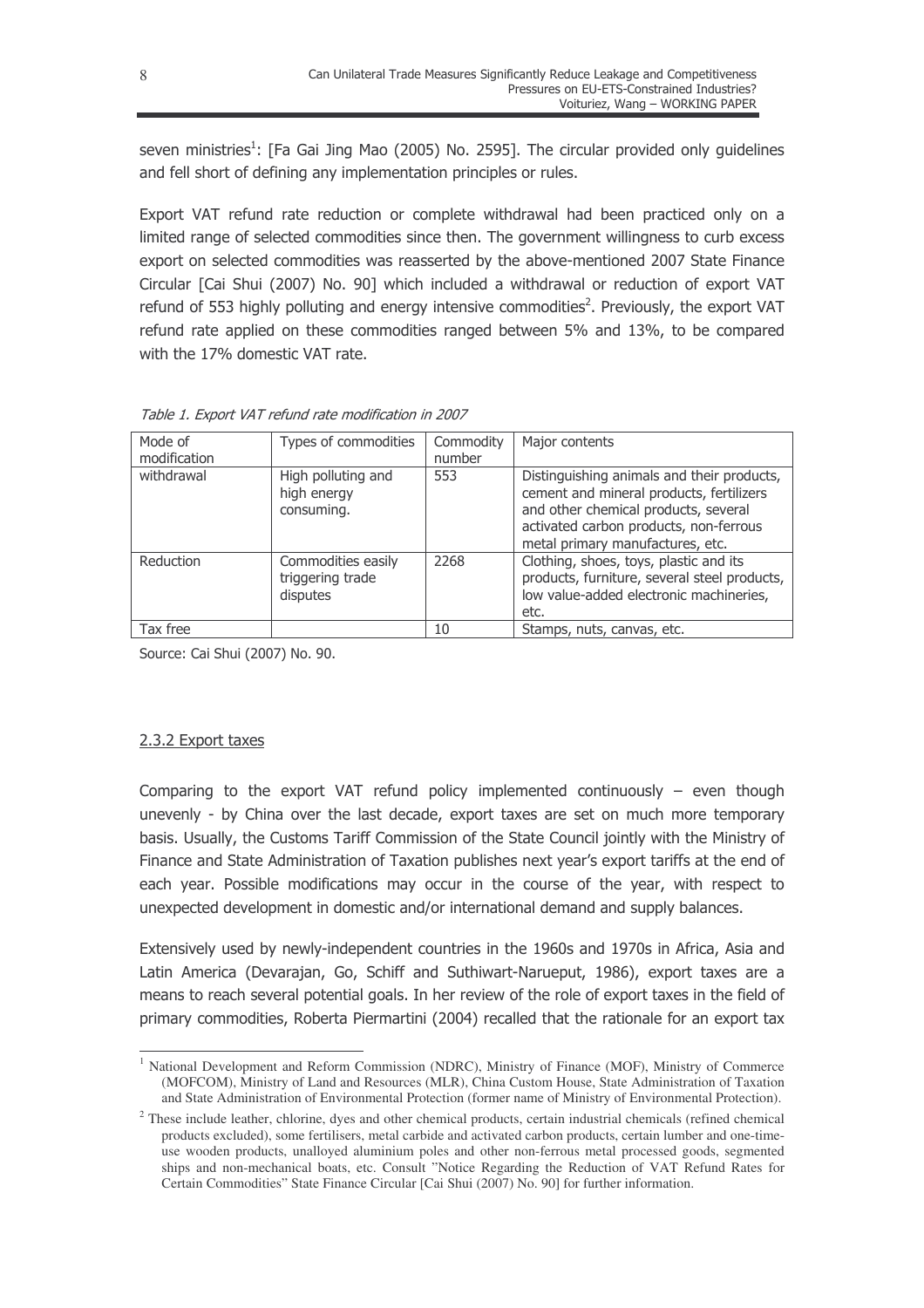applies to large countries: the cost of an export tax will be borne more by foreign consumers the more domestic producers manage to reduce exports and raise the world price of the exported commodity. To what extent a country is a large country  $-$  ie, a price maker  $-$  is given by the elasticity of the world demand facing the exporting country. A small – or price taker - country faces perfectly elastic world demand, while a large country does not. We'll see below that on the products selected, China faces almost rigid demand, which confirms it as a large country. Roberta Piermartini further reviews the arguments for setting export tariffs in the large country case, and confronts them with a limited number of case studies  $(box 1)$ .

#### Box 1. Why should a country use export taxes?

| Piermartini (2004) enlists 7 arguments for a large country to use export taxes:                                                                                                                                                                                                                                                                                            |  |  |  |  |  |
|----------------------------------------------------------------------------------------------------------------------------------------------------------------------------------------------------------------------------------------------------------------------------------------------------------------------------------------------------------------------------|--|--|--|--|--|
| The terms-of-trade argument                                                                                                                                                                                                                                                                                                                                                |  |  |  |  |  |
| Stabilisation of domestic prices, export earnings and income                                                                                                                                                                                                                                                                                                               |  |  |  |  |  |
| Controlling inflationary pressures                                                                                                                                                                                                                                                                                                                                         |  |  |  |  |  |
| The infant-industry argument                                                                                                                                                                                                                                                                                                                                               |  |  |  |  |  |
| Retaliating to tariff escalation in export markets                                                                                                                                                                                                                                                                                                                         |  |  |  |  |  |
| Easing the challenges of government revenue collection                                                                                                                                                                                                                                                                                                                     |  |  |  |  |  |
| Increase the income of the poor                                                                                                                                                                                                                                                                                                                                            |  |  |  |  |  |
| Piermartini further reviews the evidence on the basis of case studies, namely the case of copra in the<br>Philippines, the Indonesian palm oil industry, the cotton and yarn markets in Pakistan, and the rice in<br>Thailand. Environmental goals - or effects - only appear once, as negatives outcomes of export taxes in<br>the case of forestry products in Indonesia |  |  |  |  |  |

Source: Piermartini (2004)

Interestingly enough, environmental concerns rarely appear explicitly among the different justifications for an export tax in the economic literature reviewed. Müller and Sharma (2005) pointed out that the use of export duty on carbon-intensive products may be key element settling the deadlock of developing countries' participation in new climate negotiation. Such incentive was proved in China: the Circular Fa Gai Jing Mao (2005) No.2595 clearly states that one major use of such taxes was to further curb the export of highly polluting and energy-intensive products, should the withdrawal of the export VAT refund fail to achieve its purpose. Sectors and sub-sectors of iron/steel, aluminium, copper and several other nonferrous metals were hit by an export tax rate set between 5 and 25%. The export tax was also used to increase domestic supply on sectors facing protracted deficit. For example, the export tax rate of coal and coke increased from 25% in 2008 to 40% in 2009 and the export rate of fertilizers ranged, across products, between 100 and 150% in 2008.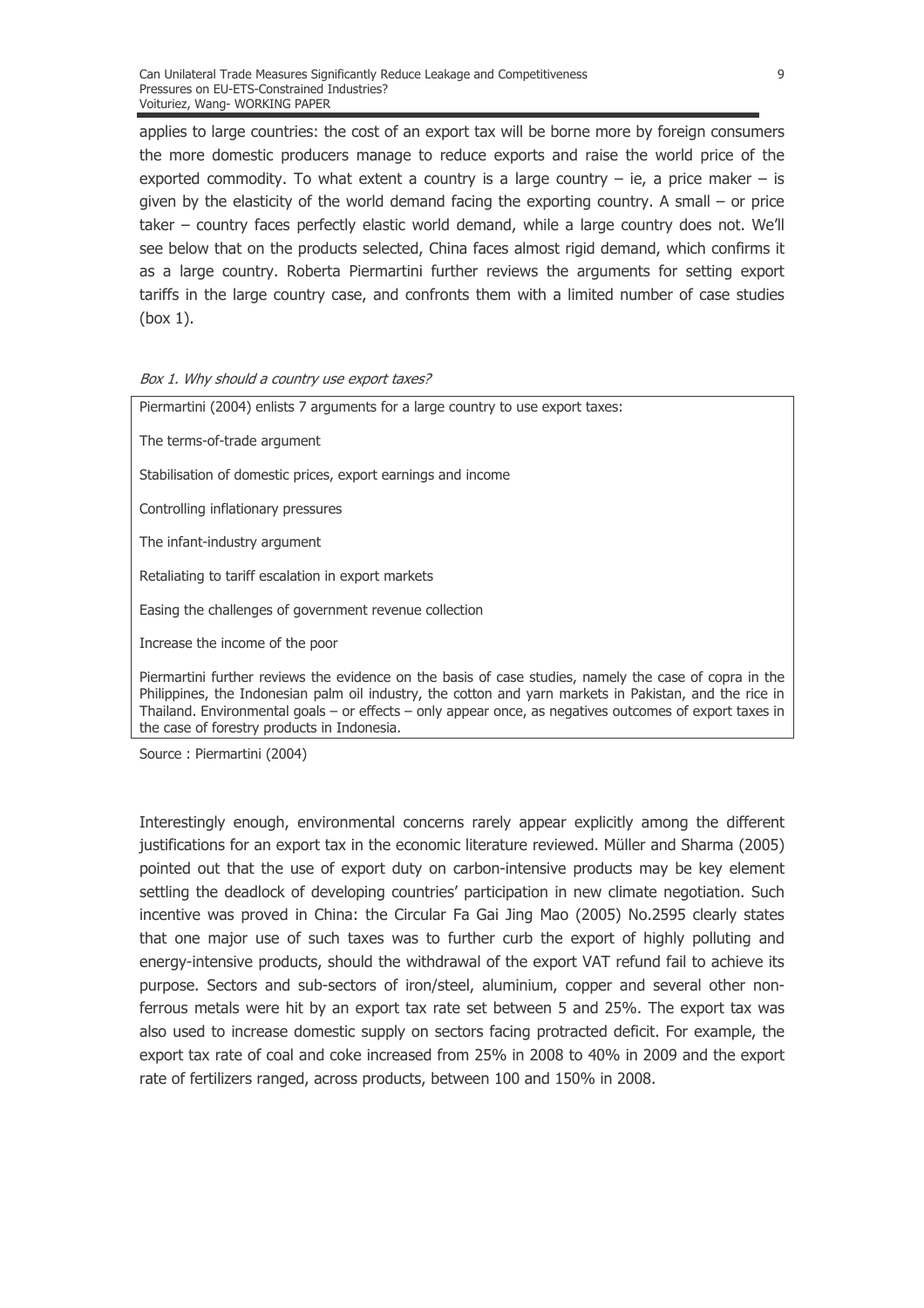# 3. The use of export taxes and export VAT refund in EU-ETS leakage sectors

We select three sectors highly where leakages under EU-ETS scheme are deemed plausible, namely steel, aluminium and cement. Not only have these sectors been deprived from VAT export refunding but they have also been imposed relatively high export tax (15% on average).

World market conditions at the time when export taxes were set or raised and VAT rebates were cut were characterised by a widening of world supply/demand gap. Excess demand over supply boosted prices from 2006 on. Prices peaked in 2008 before retreating at the end of the year (figure 4). Without investigating the relationships between China export restraints and market upsurge at this stage, let us simply recall that a key determinant of China's integration in world market on steel, aluminium and cement lies in available supply capacities China provided to match a rising and, as we will see, a rigid world demand - at least until it raised export taxes and cut VAT rebates. To quote the World Bank market outlook webpage, the "outlook for aluminium [and to a lesser extent, steel] prices depends critically on the pace of investment in new capacity (especially in China and the Middle East), as well as on the level of energy costs and deregulation of power markets"<sup>3</sup>. Aluminium—the one major metal whose price has not surged during the current cycle because of the growth of capacity in China, the World Bank adds— "became more expensive recently because of still-strong global demand and increasing costs of electricity, a major input to the production of aluminium. Even if new capacity is concentrated in areas with stranded, low-cost energy sources, such as the Middle East, there is limited downside potential for prices, because aluminium has been fluctuating near the upper portion of the cost curve"<sup>4</sup>. We'll see that limited supply response to export taxes by Chinese competitors in world markets strengthens the overall impact of Chinese export taxes both on prices and indirectly on competitiveness and leakages outside the EU. But let's examine first the steel, aluminium and cement trade and trade policies of China.

<sup>&</sup>lt;sup>3</sup> http://siteresources.worldbank.org/INTGEP2009/Resources/10363\_WebPDF-01Chapter1-w47.pdf

 $4$  idem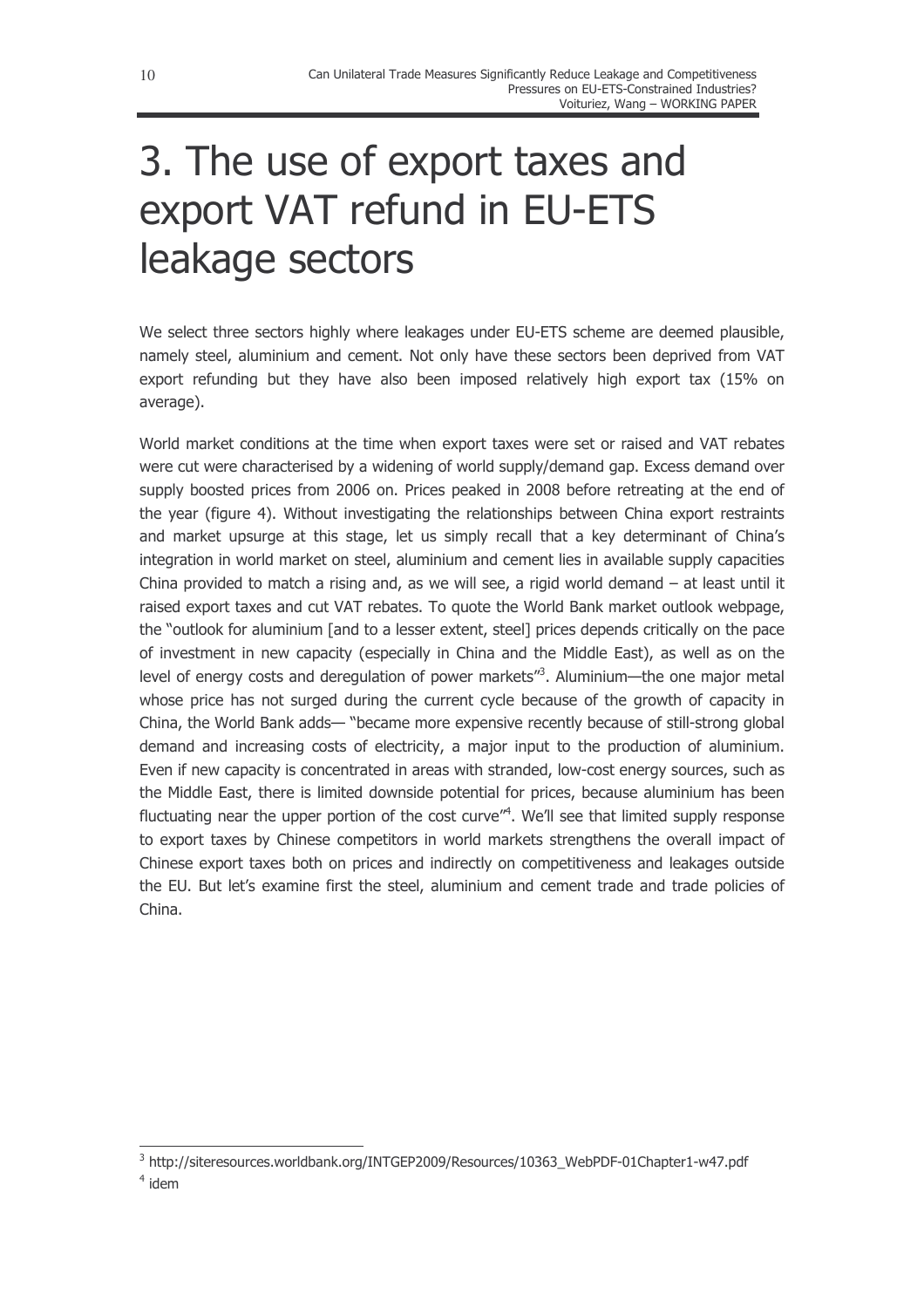

Figure 4. Annual averages of Steel prices, Steel products index and Aluminium prices

Left axis: price of Aluminium and Steel coilsheet in US\$/mt Right axis: Steel products index (2000=100)

### 3.1 Steel

China is the world largest producer of steel (and iron). The annual growth rate of steel production is now much higher than the average growth of the overall industry sector (figure 4). Half of Chinese steel is made of raw steel, whose production process is more polluting and energy consuming than other steels.



Figure 5. China's annual growth rate of GDP, industrial sector and steel sector

Unit: %. Source: Bureau of Statistics of China. Note: Steel sector includes steel and raw steel.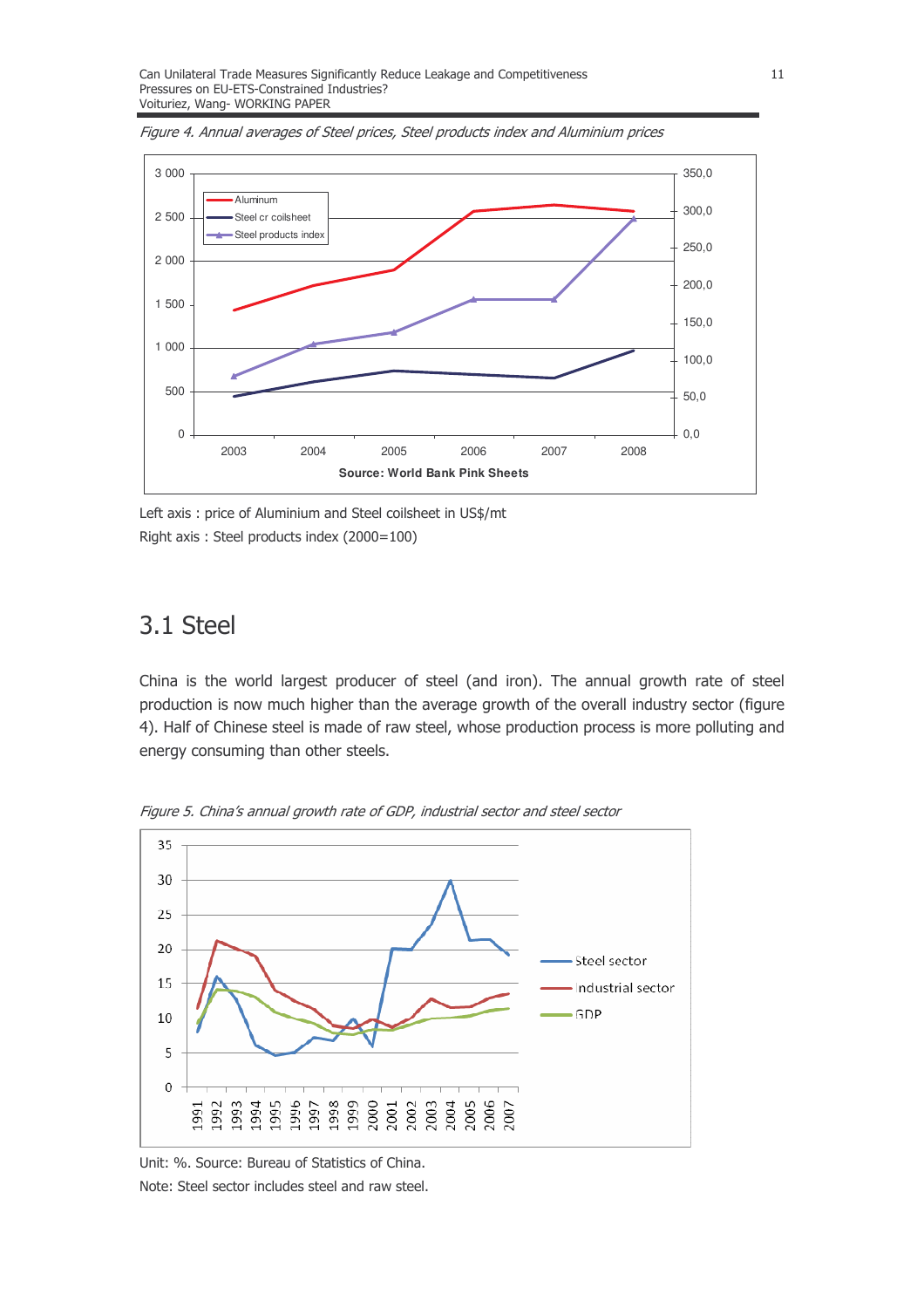Though the first world producer, China export less than 5% of its total production. However, steel (and iron) export has grown much faster than output over recent years: Chinese steel (and iron) export achieved a tremendous annual growth rate of 139% in 2004 and 72.5% in 2006 (figure 5).



Figure 6. China's steel production and exportation 2003-2007

Unit: million tons for left axis and percentage for right axis. Source: National Bureau of Statistics of China, China Custom House.

China's steel exports to its 12 major purchasers account for more than three quarters of China's overall steel exports in recent years. South Korea is the biggest importer of Chinese steel, followed by EU-15, with one third of China's steel export share (Figure 6).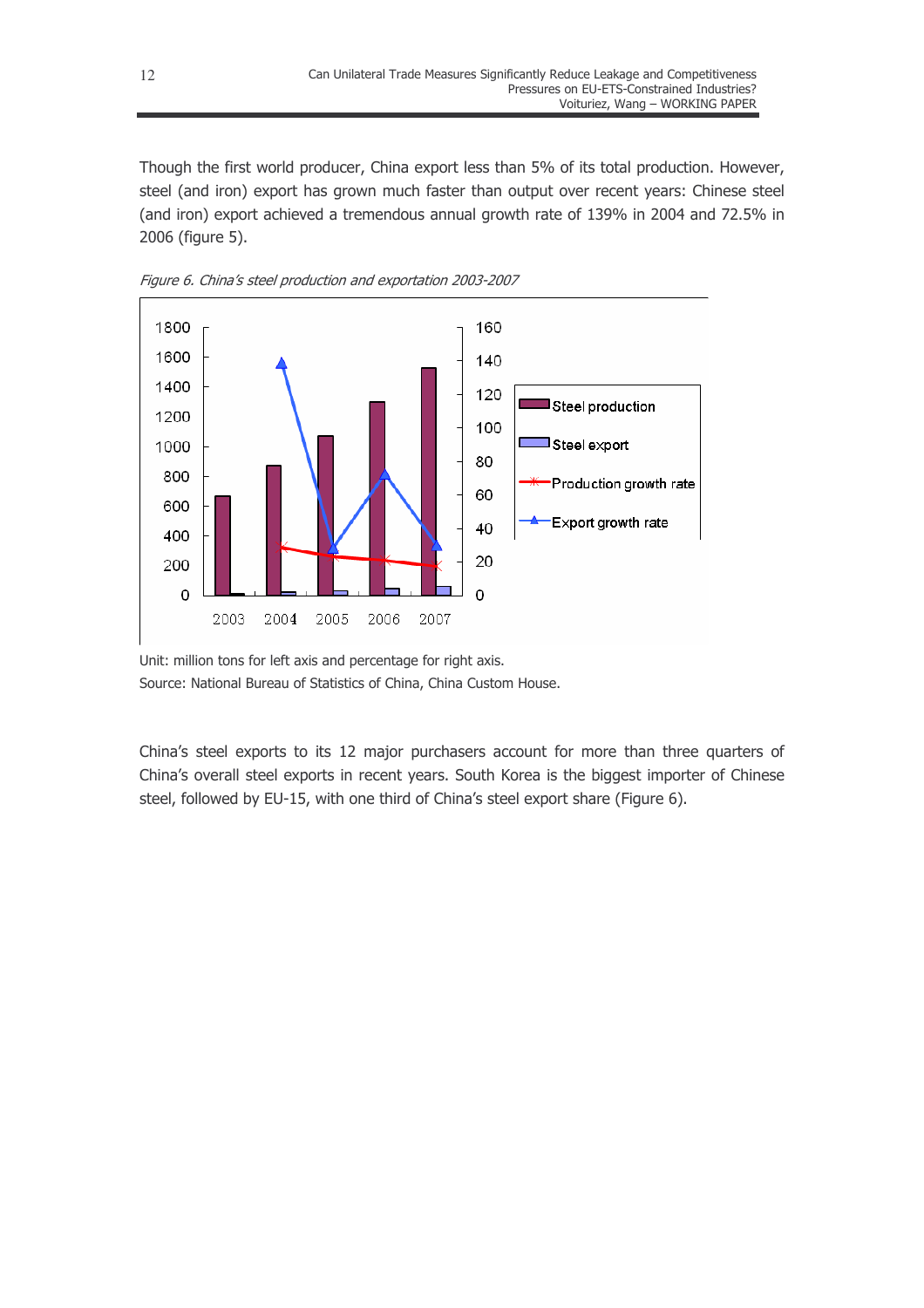

Figure 7. China steel export and export partners, 2003-2008.

Unit: thousand tons (left) million dollars (right). Source: China Custom House.

The major exported commodities are final steel products. In 2007, these commodities accounted for more than 80% of total steel exports (Figure 7).





Unit: million dollars. Source: China Custom House.

#### 3.1.1 Export VAT refund and export tax

The export VAT refund rate on steel (and iron) underwent little modifications in the 1990s. The refund rate was initially fixed at 17% which equals to the domestic VAT after the general tax system reform in 1994. The rate was cut to 9% from 1995 to 1998, and then raised to

<sup>&</sup>lt;sup>5</sup> Iron & its products include in HS four-digit 7201-7205. Steel & its primary products include 7206, 7207 and 7218, Rolled steel includes 7208-7212, 7219, 7220, 7225 and 7226, Steel sticks and threads include 7213-7217, 7221-7224, 7227-7229.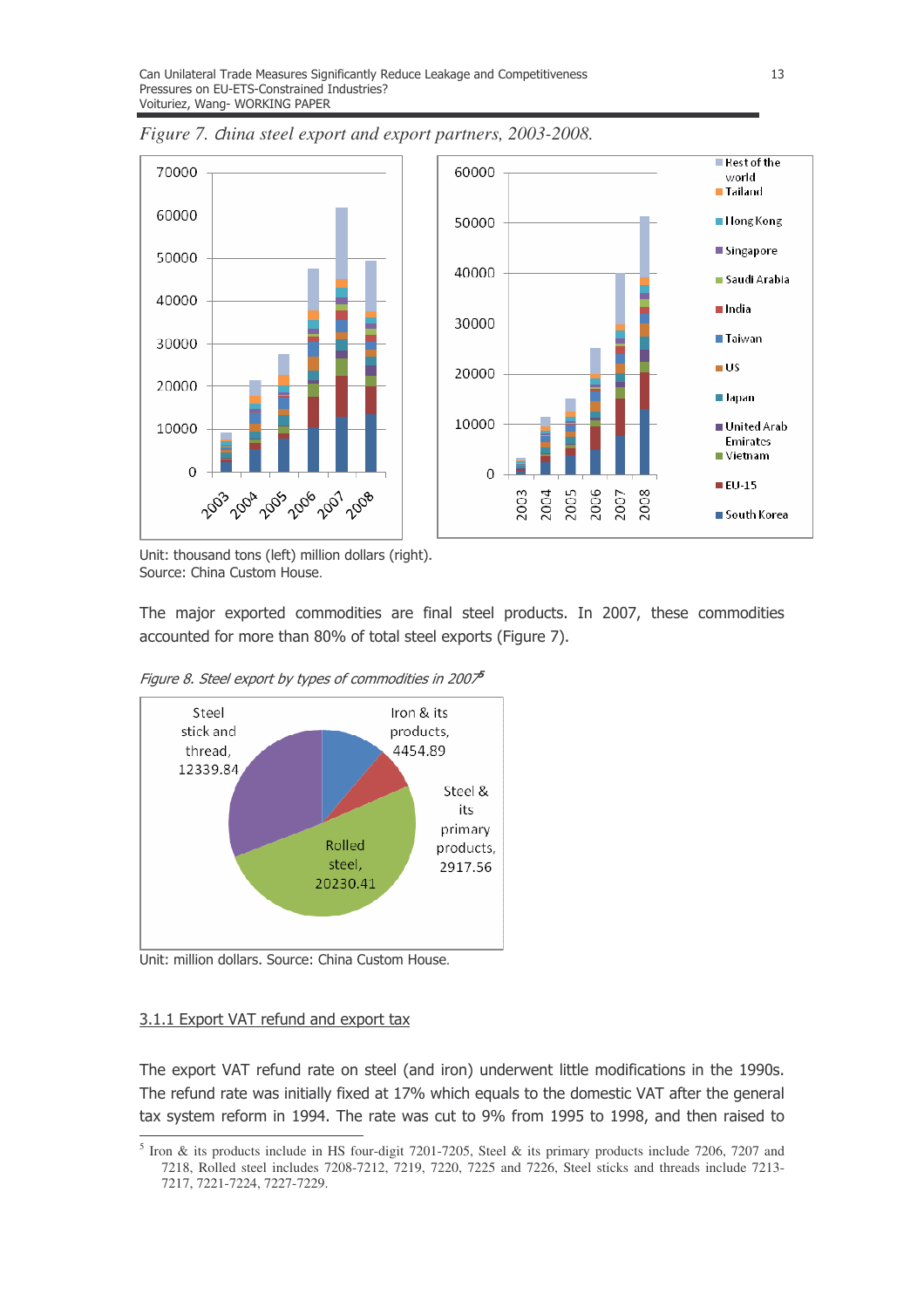15%. This first phase of reduction in export VAT refund was not motivated by environmental concerns. Major reforms of steel export VAT refund really started after 2004, when steel officially appeared in the category of highly polluting, energy and resource consuming products  $-$  China committing to reduce their exports from the beginning of the new century. As a result, the export VAT refund rate was reduced to 13% for all types of iron and steel<sup>6</sup>. A circular published jointly by the Ministry of Finance and the State Administration of Taxation at the end of the same year (Cai Shui (2004) No.214) seems to have triggered a number of large export VAT refund rate reductions. The circular suppresses export VAT refund on 16 categories of (crude) iron (HS code 7202) and two categories of aluminium which we will describe later<sup>7</sup>. Shortly after the circular came into force, China abolished the export VAT refund of nearly all crude irons and steels<sup>8</sup> (Cai Shui (2005) No.57).

In the beginning of the  $11<sup>th</sup>$  Five Year Plan (2006-2010), China strengthened its willingness to limit exports of high polluting and energy and resource consuming products. This resulted firstly in the reduction of export VAT refund rate from 11% to 5% for 142 types (HS codes at 8 digit level) of steel and iron from September 9<sup>th</sup>, 2006 (Cai Shui (2006) No. 139). This ample reduction was followed in November  $1<sup>st</sup>$ , 2006 by the implementation of an export tax of 10% on 30 types of steel which are mainly primary products like crude iron, iron alloy and billet steel (cf. China Custom House Circular (2006) No. 63). A more vivid policy was announced less than half a year later, which became effective in April 15<sup>th</sup>, 2007 (cf. Cai Shui (2007) No. 64), whereby China reduced its export VAT refund rate for 76 types (HS codes at 8 digits) of steel (which are relatively high value added products like cold rolled steel, certain special steel, etc.) from 11% to 5% and abolished this refund for 83 other types (HS codes at 8 digits) of steel. Continuously from June  $1<sup>st</sup>$ , 2007 on, the promulgation of China's Custom House (2007) No.22 has covered a larger range of export steels whose tax rate increased: 53 types of steel were imposed a 5% export tax rate (coiled steel, plate steel, steel wire, etc.), 30 types of steel a 10% tax rate (normal steel bar, angular steel, etc.), the export tax rate reaching finally 15% for crude products (crude iron, certain iron alloy, billet steel and steel ingot etc.). The overall export tax rate on iron and steel increased by 10% at the beginning of 2008 and was maintained at this new level until the publication of a circular issued at the end of November 2008 by the Customs Tariff Commission of the State Council. It authorized the 2009 tariff policy entering into force from December  $1<sup>st</sup>$ , 2008 on, to set to zero export taxes on 59 types of steel and iron (8 digit HS codes) whose export tax rate ranged between 5% and 15% before modification. Most of such 'released' products are relatively more value added and less polluting products than those still eligible to the export tax regime. Raw and basic steel and iron products continue to face export tax rates between 15 and 25%.

Changes in the export tariffs of China's steel export is illustrated by figure 8. The low and high lines define the sum of export refund rate (which is positive) and export tax rate (which is negative) as a cost (or net export tax) to the export sector. The lower line (blue) displays the lowest benefit a Chinese steel exporter can obtain from the export regime and the upper

<sup>6</sup> All codes starting with 72 in HS system.

<sup>7</sup> HS codes of the iron include precisely 72021100, 72021900, 72022100, 72022900, 72023000, 72024100, 72024900, 72025000, 72026000, 72027000, 72028010, 72028020, 72029100, 72029200, 72029300 and 72029900.

<sup>8</sup> HS codes include 7203, 7205, 7206, 7207, 7218 and 7224.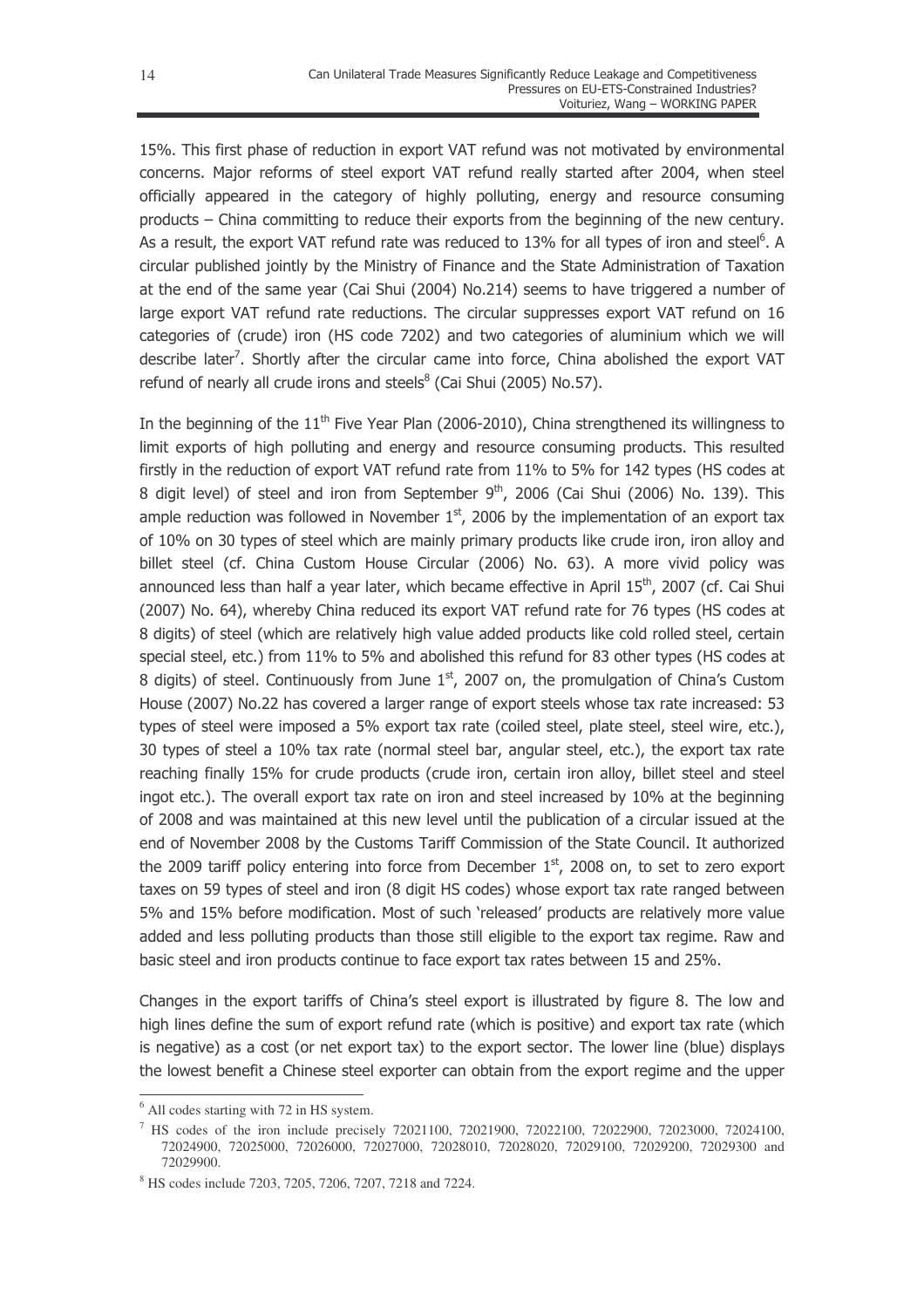(red) line the highest one. The (green) line in between is the simple average of the high and low values. It shows a slowdown of tariff benefits from 2003 to 2008 and a slight rebound in 2009 as a result of the cancellation of about sixty steel products export taxes (8 digit HS code).





Unit: %.

Source: authors' calculation according to each period's export tax and export VAT refund rate.

#### 3.1.2 Effects

A first dramatic drop of export VAT refund rate in 2005 caused a sharp decrease in export during the second half of 2005 and the first half of 2006. However steel export growth in the beginning of the second semester of 2006 and lasted until the end of 2007 when a more stringent export tax was imposed. This steel export decrease was sustained by a further increase in export tax in the beginning of 2008. As a result, steel export decreased in 2008.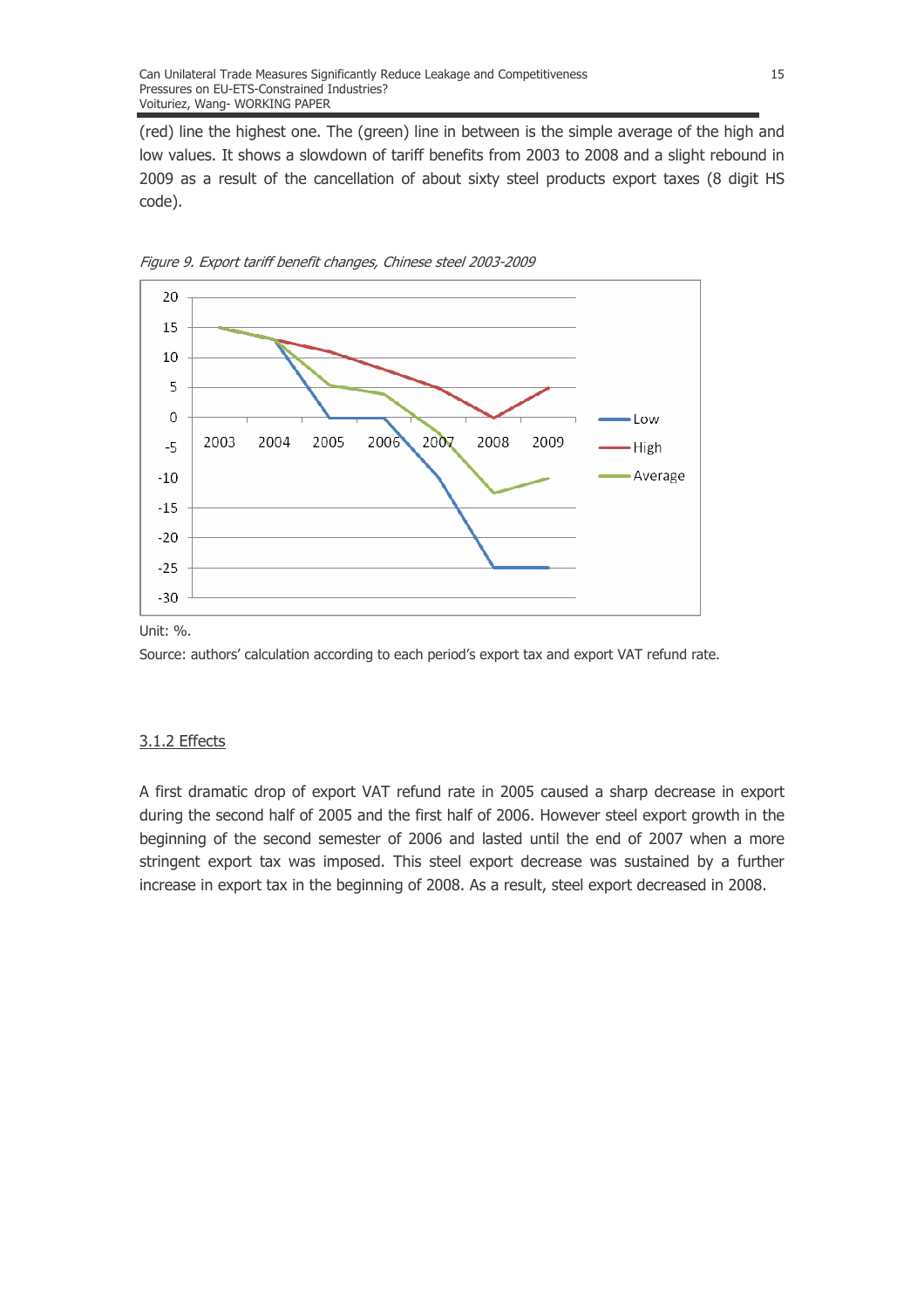

Figure 10. China's monthly steel export volume 2003-2008

Unit: 1000 tons. Source: China Custom House.

Figure 11. Monthly growth rate of exported steel 2003-2008 (month over the same month of last year)



Unit: %. Source: China Custom House

## 3.2 Aluminium

China primary aluminium production almost doubled between 2004 and 2008, from 6.6 to an estimated 14 millions tons over the period, accounting now for 53% of world primary aluminium output. Trade in volume followed a slightly less sharp increase, while exports in value skyrocketed in 2008 at the climax of the raw material world market boom. Figures 11 and 12 display the main destinations and components of China aluminium exports.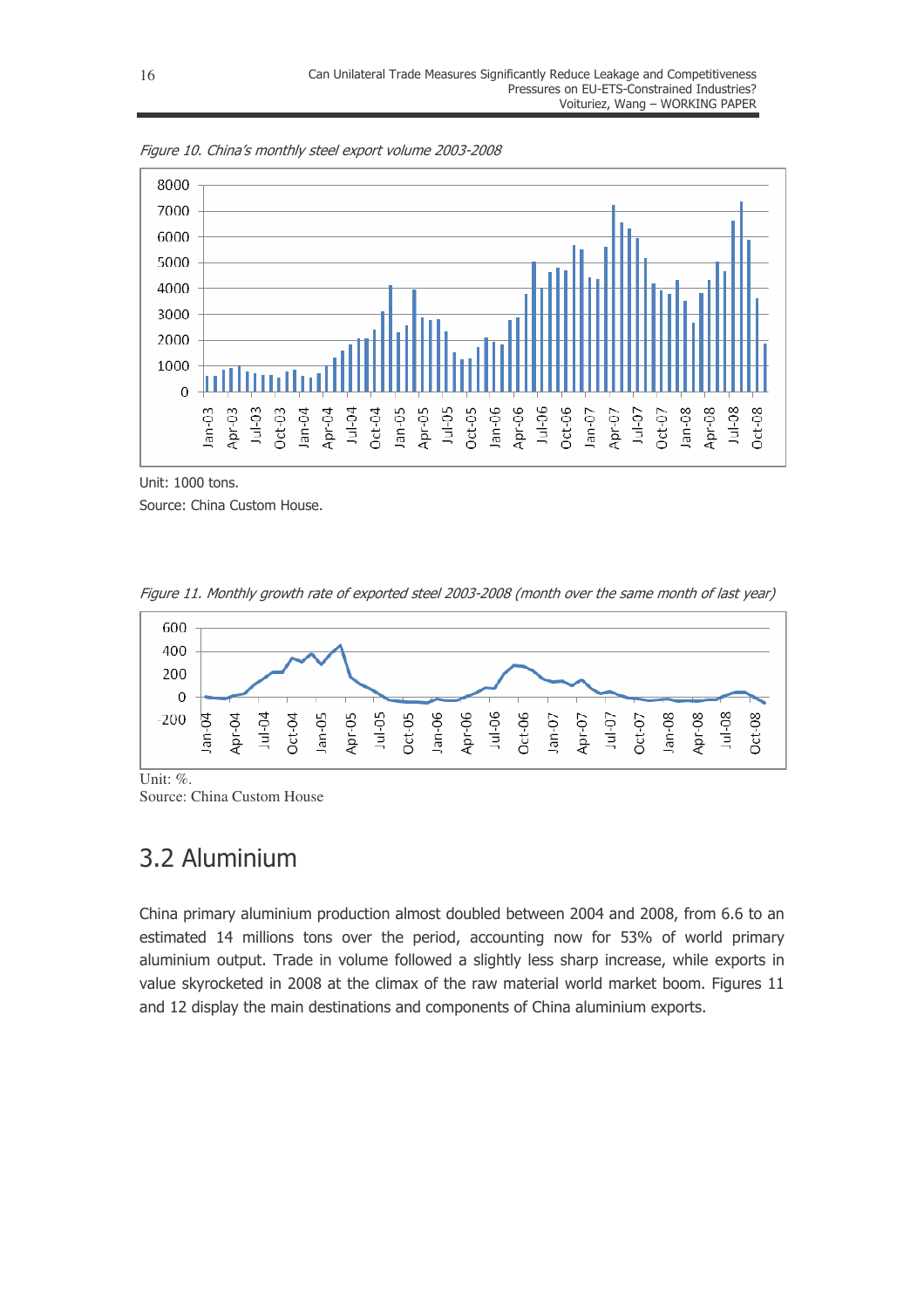

Figure 12. China' Aluminium export (quantity and value) by countries of destination: 2003-2008

Unit: 1000 tons (left) million dollars (right). Source: China Custom House.





Unit: million dollars. Source: China Custom House

In 2007, only 2 out of the 18 types of aluminium at 8-digit HS codes level eligible to export taxes were effectively imposed an export tax, under HS7601-HS7606 subheadings, which refer mainly to non manufactured aluminium, the most exported goods including HS 7601 non forging rolled aluminium, HS7604 aluminium bars, sticks, and HS7606 aluminium plate thicker than 0.2mm.

<sup>&</sup>lt;sup>9</sup> Primary and unrolled aluminium includes HS7201-7203, Aluminium materials contains all forms of aluminiummade products, i.e., sticks, threads, foils, etc., with HS codes 7604-7610. Aluminium equipment includes tins, home using products, etc., with HS 7611-7616.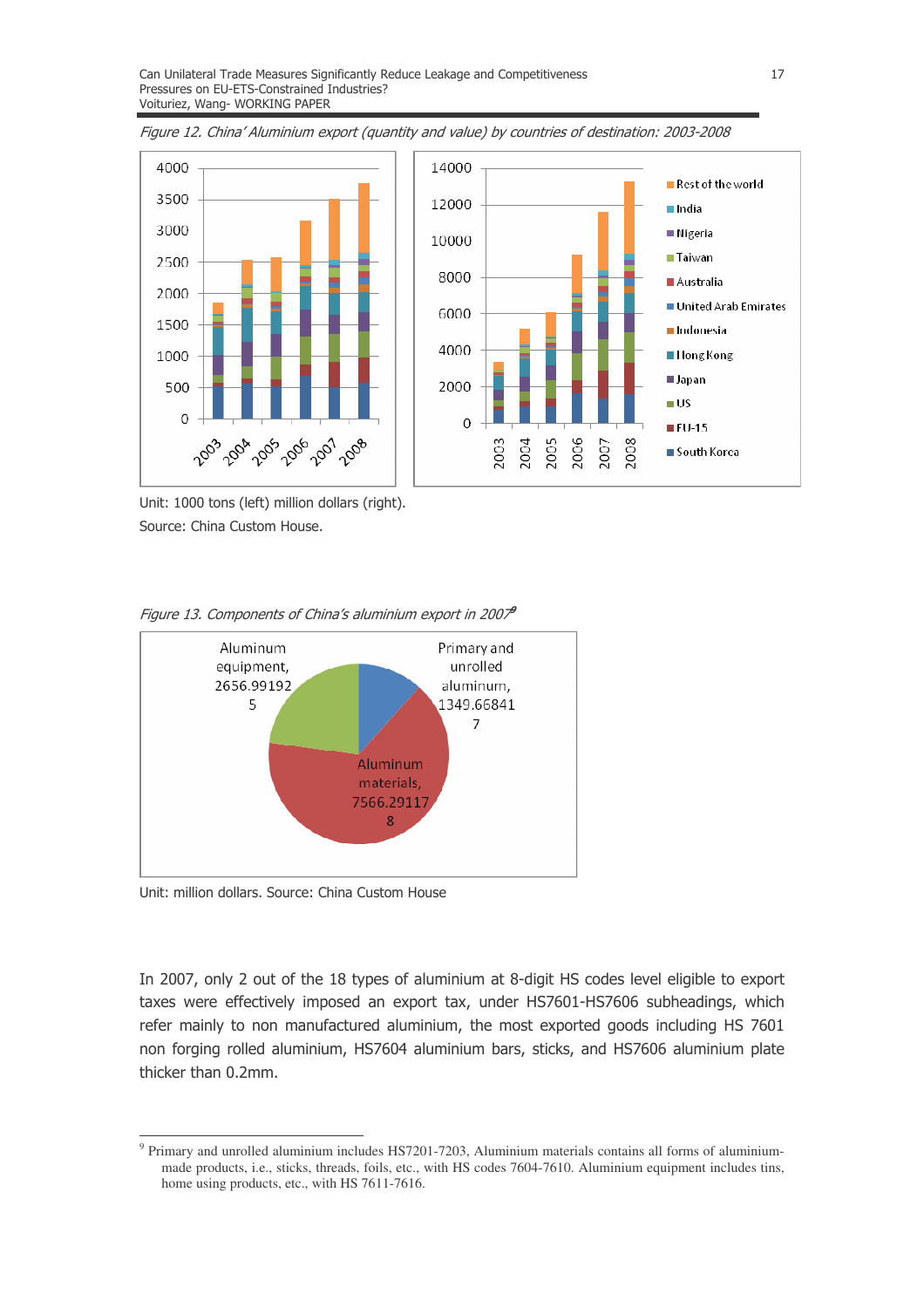#### 3.2.1 Export vat refund and export tax in aluminium sector

The export VAT refund rate of aluminium was substantially modified both in magnitude and range terms, and reduced from 15% to 8% and  $13\%$ <sup>10</sup> in October 2003 by the State Administration of Taxation. A series of small reductions of aluminium export VAT reduction have taken place ever since. The circular Cai Shui (2004) No. 214, denounced by Ministry of Finance and State Administration of Taxation, suppressed the export VAT refund of unrolled aluminium (HS codes 76011000 and 76012000) in January 2005. In September 2006, a reduction from 13% to 8% and 11% was adopted mainly for HS codes 7604, 7605 and 7606 (Circular Cai Shui (2006) No.139). From July 2007, another large modification was introduced: the export VAT refund rates of several aluminium products were suppressed (unalloyed aluminium stick, bar and tube etc.) and other aluminium export VAT refund rates were cut to 5% (Cai Shui (2007) No.90). The export tax refund rate of aluminium since then is maintained at 0%-5% in China. Increase of the export VAT refund rates was conceded at the end of 2008 for a small range of special aluminium products considered as intensive in  $labor<sup>11</sup>$ .

Export tax was first given on electrolytic aluminium at the beginning of 2005 at a tentative rate of 5%. This rate was augmented to 15% in November 2006. In 2007, only three types of aluminium products (HS codes 76011090, 76020000 and 76041000 $^{12}$ ) were imposed an export tax, at 15%. Another aluminium product was hit the 15% export tax in 2008 (HS 76042990). Two other products (76012000 and 76041010 at 15%) were to be taxed as exported good in December 2008 as the new 2009 Chinese tariff was unveiled. A reduction from 15% to 5% was decided in December 2008 for only one aluminium commodity (HS 76042910). Figure 13 encapsulates the changes in China's aluminium export taxes between  $2003$  and  $2009$ , as figure 8 did for steel.

<sup>&</sup>lt;sup>10</sup> Among which the export VAT refund rate of commodities under HS codes 7601 and 7602 were 8% and others were fixed at 13%.

<sup>&</sup>lt;sup>11</sup> The export VAT refund rate on HS codes 7606112000-7606920000 were augmented to 13% (Cai Shui (2008) No.144).

 $12$  Export tax on HS 76041000 became valid from august 2007, announced by the circular of China Custom House (2007) No.38.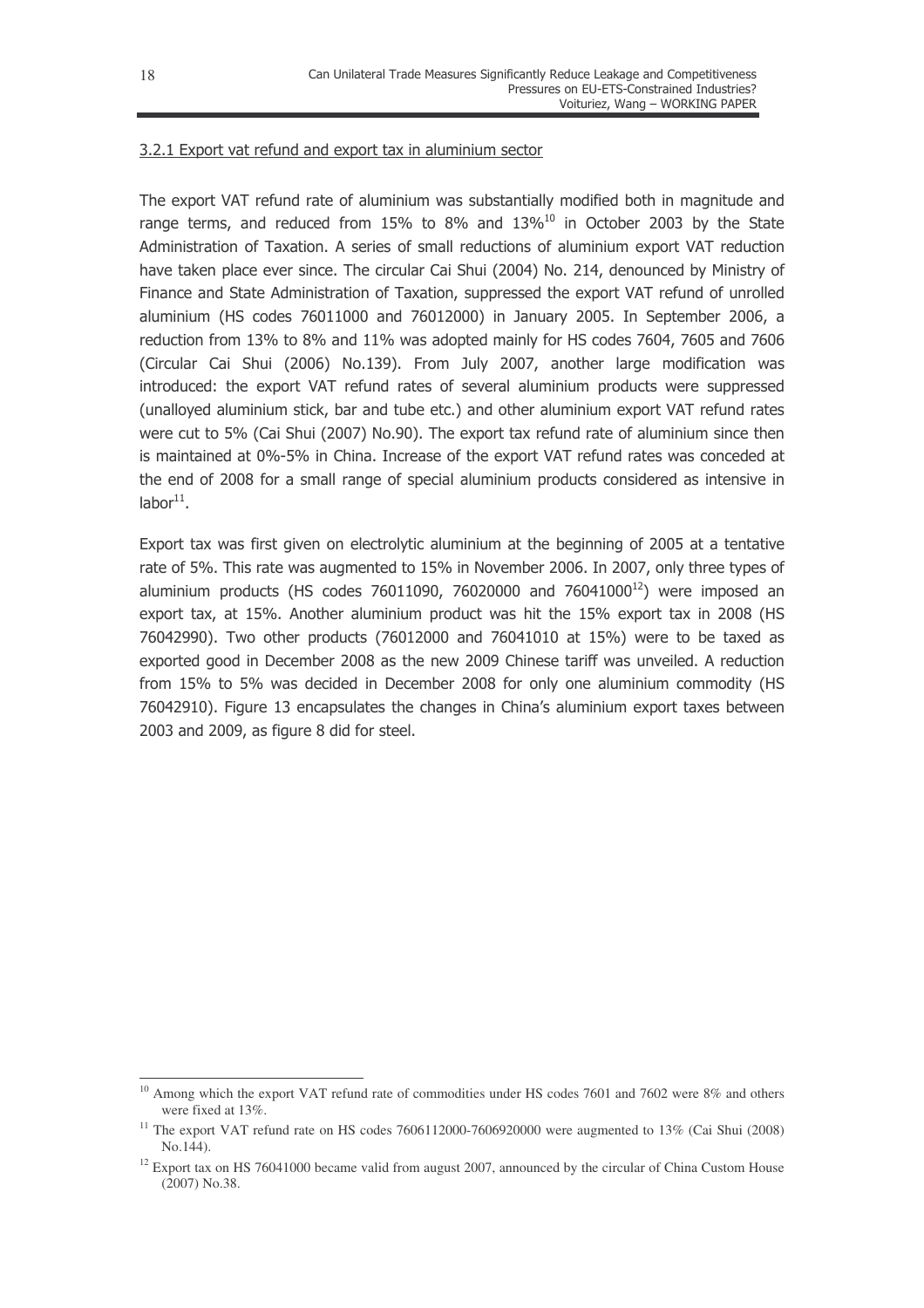Figure 14 Export tariff benefit changes, China aluminium 2003-2009





Source: authors calculation according to China's export tariff changes.

#### 3.2.2 Effects

Changes in aluminium export volume after VAT refund and export taxes reductions were passed are visible on figure 14 and 15, especially during the 2005 and 2007 years of plummeting export growth. Yet "visibility" should not be taken as a synonymous of "causality", figures 14 and 15 providing only qualitative information at this stage.

Figure 15 Monthly aluminium exports 2003-2008



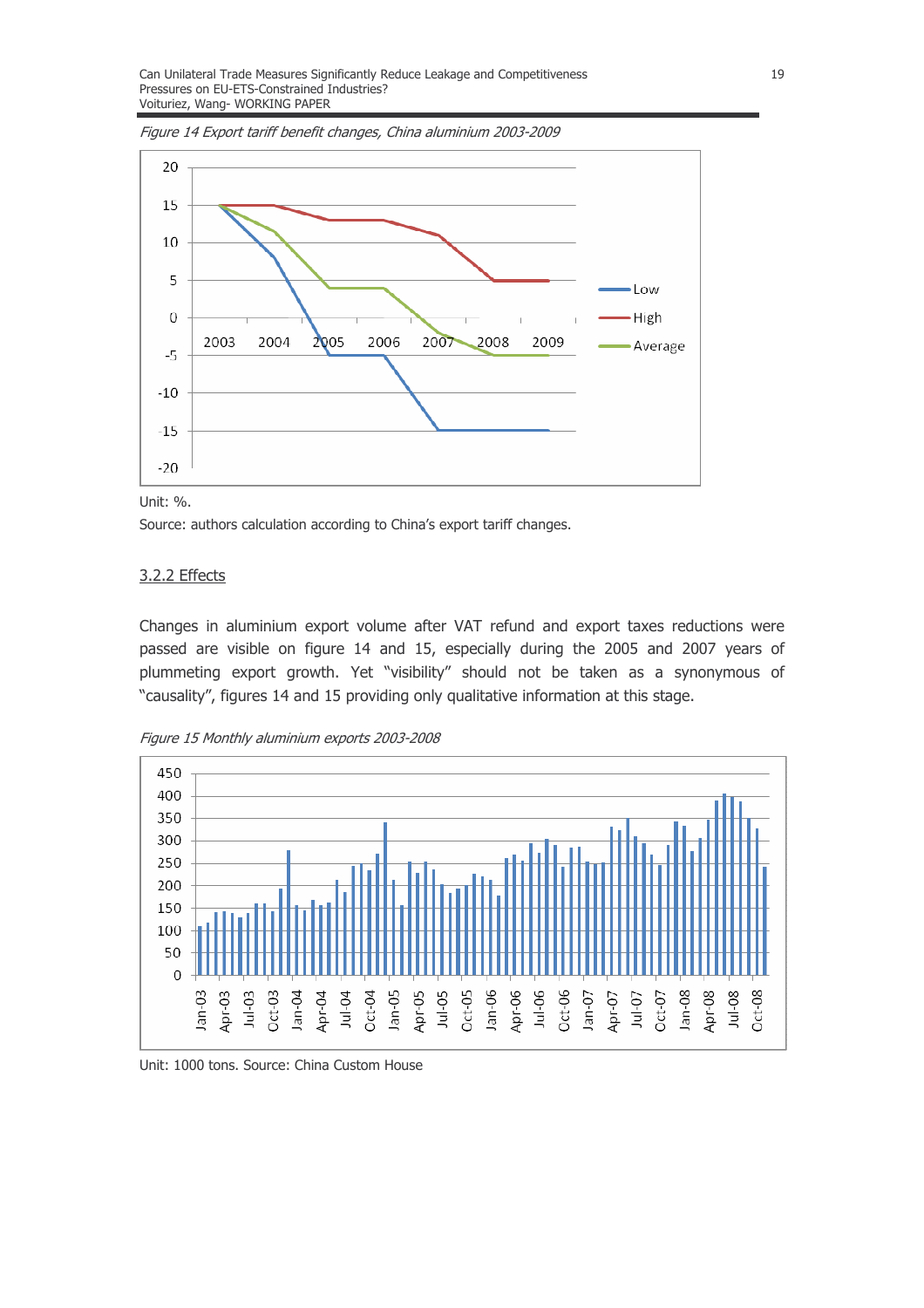Figure 16 Monthly growth rate of aluminium export 2003-2008 (month over the same month one year before)



Unit: %. Source: China Custom House

### 3.3 Cement

China is world largest producer of cement, with more than 1 gigaton produced per year on average since 2005 (figure 16). China's cement production saw a slower growth at 2.8 percent year on year to about 1.3 billion tons in 2008, according to estimates of the Ministry of Industry and Information Technology (figure 17).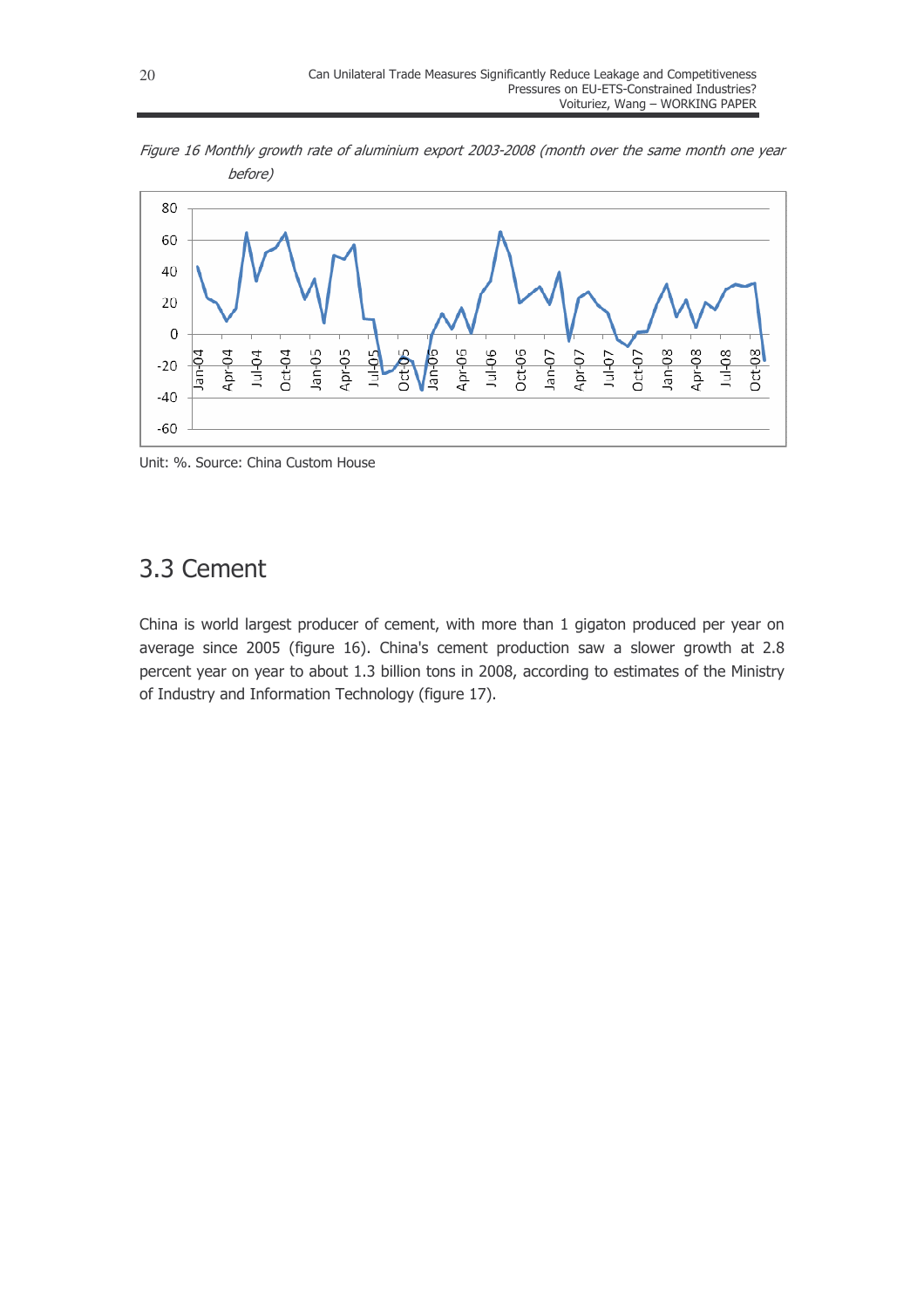Figure 17 World cement production, 2004-2007



Figure 18 Annual cement production, 1991-2007



Unit: million tons, Source: National Bureau of Statistics of China.

Cement export (HS2523) accounts generally for less than 1% of its production in China, as in most producing countries - trade being a very tiny part of world cement output. Unlike production which expands at a relatively stable pace, China's cement export increased tremendously in 2005 and 2006, before experiencing a slight decrease in 2007 (figure 19). China's cement exports by destination countries are given by figure 20.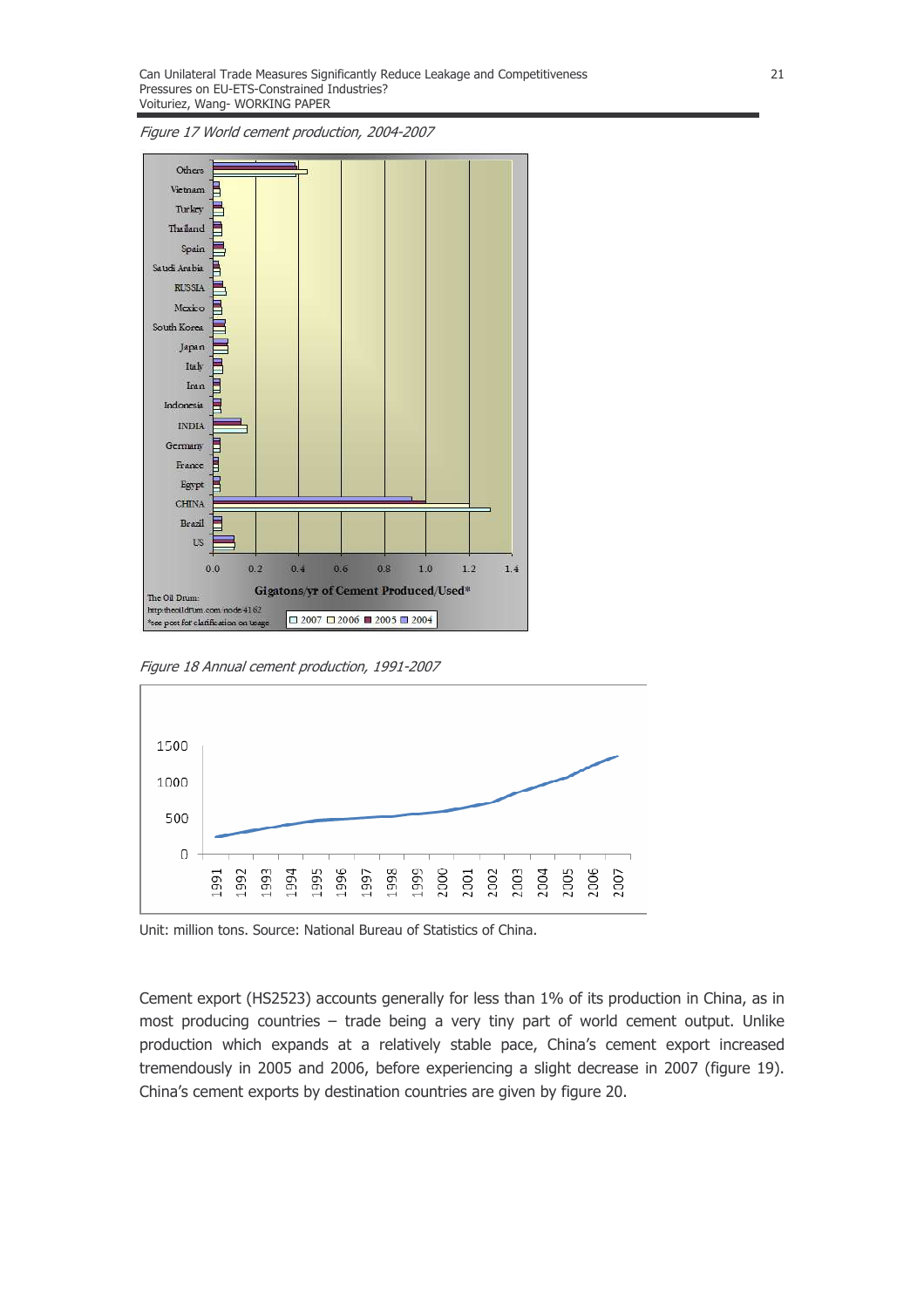

Figure 19 China's cement production and export growth rate, 2003-2007





Figure 20 China's cement export by destination countries 2003-2008.

Unit: 1000 tons (left), million dollars (right). Source: China Custom House.

#### 3.3.1 Export VAT refund

The export VAT refund abatement in cement sector was first implemented in September 2006, with a reduction from its former level of 13% to 8% pursuant to the circular Cai Shui (2006) No. 139. The export VAT refund was set to 0 in July 2007 (Cai Shui (2007) No. 90) and remained at the 0% level ever since (figure 21).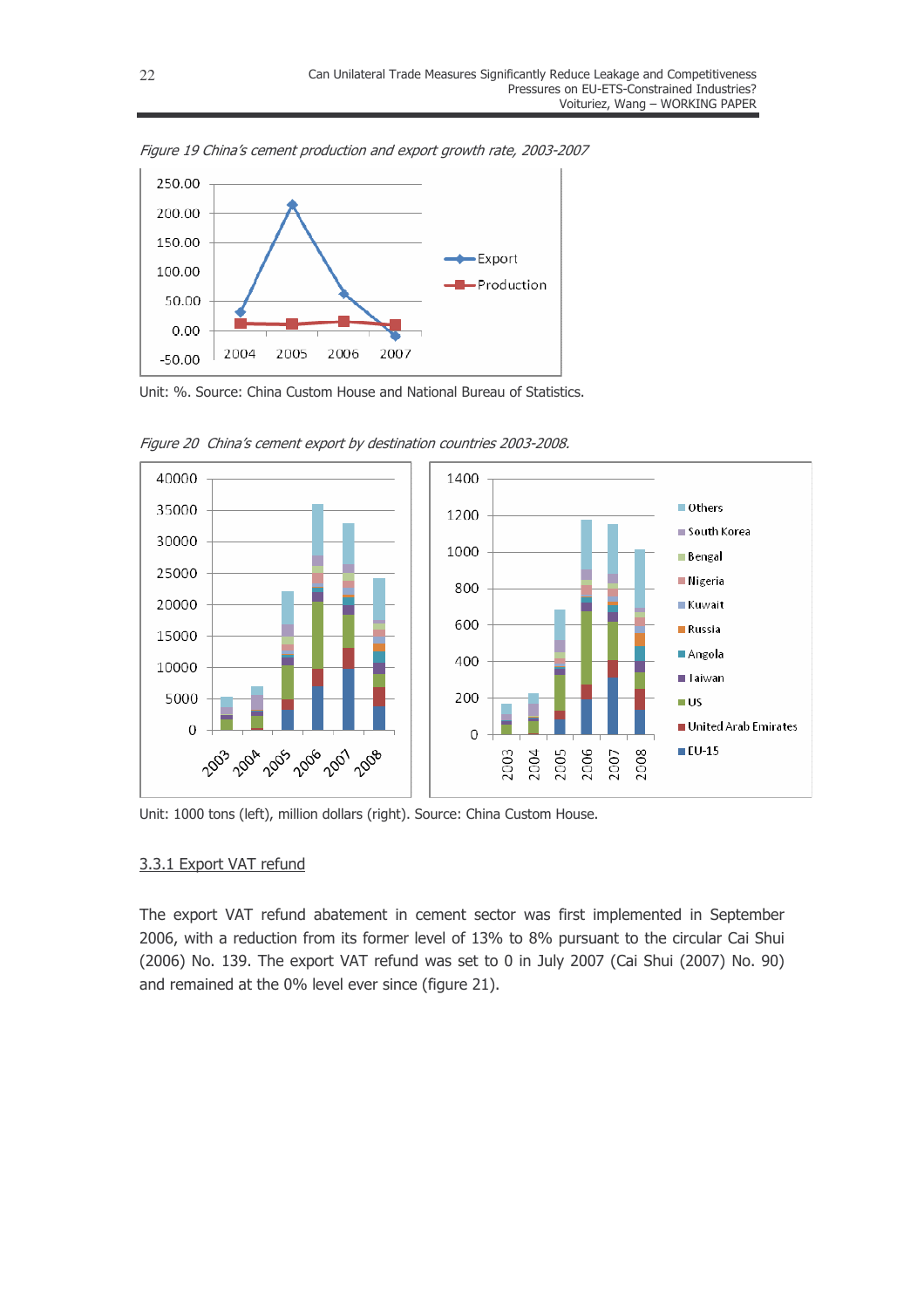Figure 21 Tariff cost in cement sector



Unit: %. Sources: calculated from each year's tariff.

#### 3.3.2 Effects

China's cement exports being highly volatile both in magnitude and destination over years, the visual information conveyed by export growth monthly changes become even harder to interpret than in the case of steel and aluminium (figure 22).



Figure 22 Monthly cement exports 2004-2008

Unit: 1000 tons.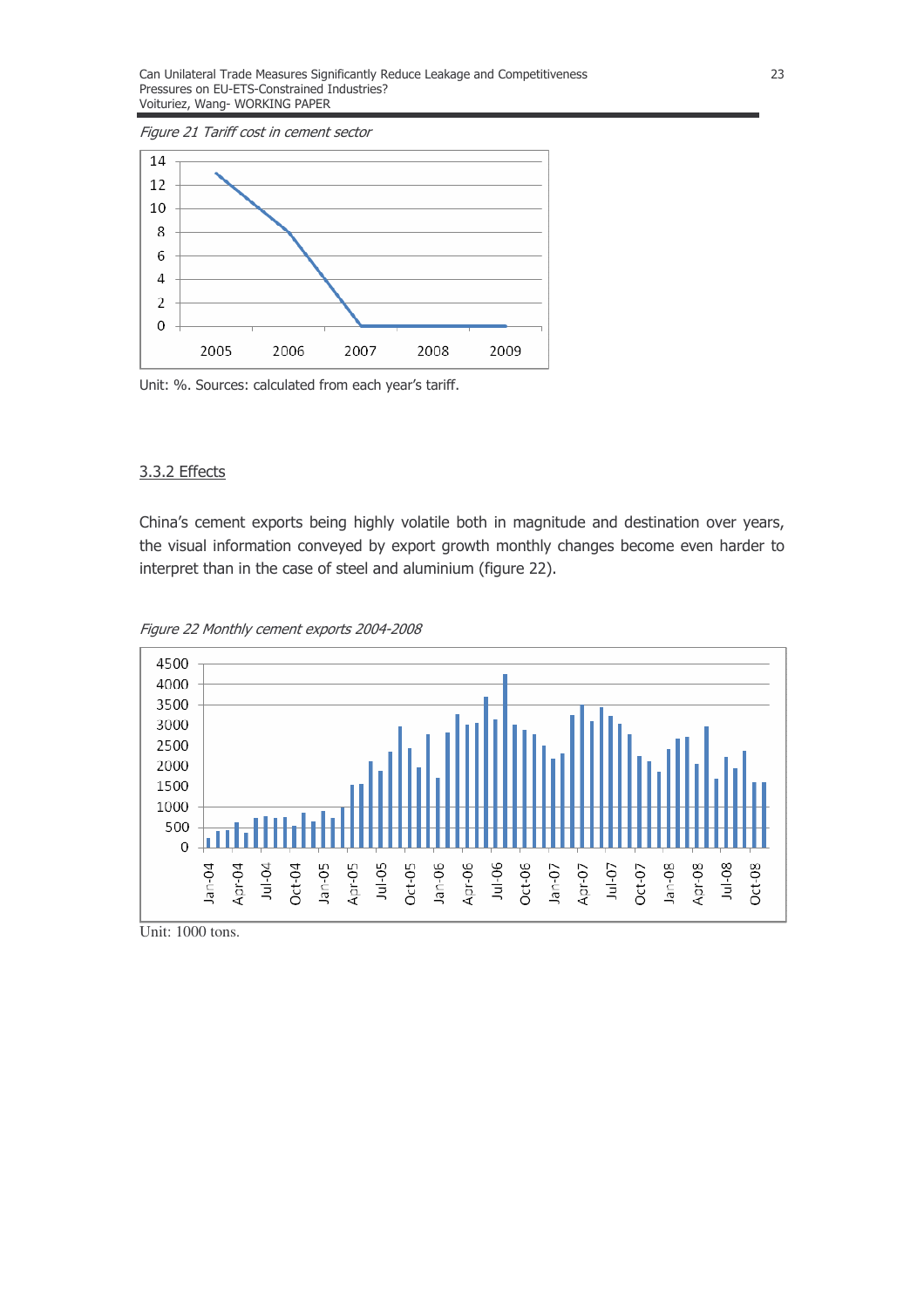# 4. Assessing the cost of export restricting measures with EU-ETS quota price equivalent

We assess in this section the energy consumption-induced CO2 emissions of steel, aluminium and cement exports from China. Though significant CO2 emissions may arise from other (direct) sources than energy consumption in the industrial process, we restrict to energyconsumption related emissions, for at least two reasons. The first one points to the share of direct and indirect (energy consumption) CO2 emissions in steel, aluminium and cement processes. With power generated almost exclusively by coal, electricity consumption-induced CO2 emissions take the lion's share in steel and aluminium production (the case of cement is different, as we'll see below)<sup>13</sup>. The second reason points to relevance. The rationale for curbing exports in the sectors considered is given by the long-term official objective of energy cost effectiveness and energy efficiency increase across energy intensive sectors. How much energy was saved by VAT refund reductions and export taxes is the specific question underlying China's initiative. Its translation from an overall, climate change  $-$  and certainly European perspective becomes how much CO2 was avoided thanks to the export-embedded energy consumption saved. A proxy of this figure is given below by the EU-ETS quota price equivalent of the export restriction efforts made by China. Contemplating the scenario European importers have to buy emission permits in the EU-ETS quota market for their imports of steel, aluminium and cement, we calculate the CO2 EU-ETS price equivalent of export taxes, including VAT refund cuts.

We use the following simple equations:

$$
C = p \times \frac{a}{1+a} \tag{1}
$$

where C is the unit tariff cost of export,  $p$  is the average price which is obtained by dividing the total export value by the total export quantity for the products considered, a is the average tariff cost (including VAT refund) in percentage terms.

The quota cost (or price) of one export unit is given by:

,  $[2]$ 

 $<sup>13</sup>$  The International Aluminium Institute provides world average estimates of 0.6% of global GHG</sup> emissions resulting from primary aluminium production excluding electricity and 1.4% including electricity – figures which in China need to be adjusted in favour of electricity consumption-related emissions (electricity is produced mainly from coal-fired power plants). For steel, the structure of emissions mirrors energy use in China, with coal and coke dominating, followed by electricity, then fossil liquids, and a small amount of natural gas (Price, Sinton, Worrell, Phylipsen, Hu and Li, 2001).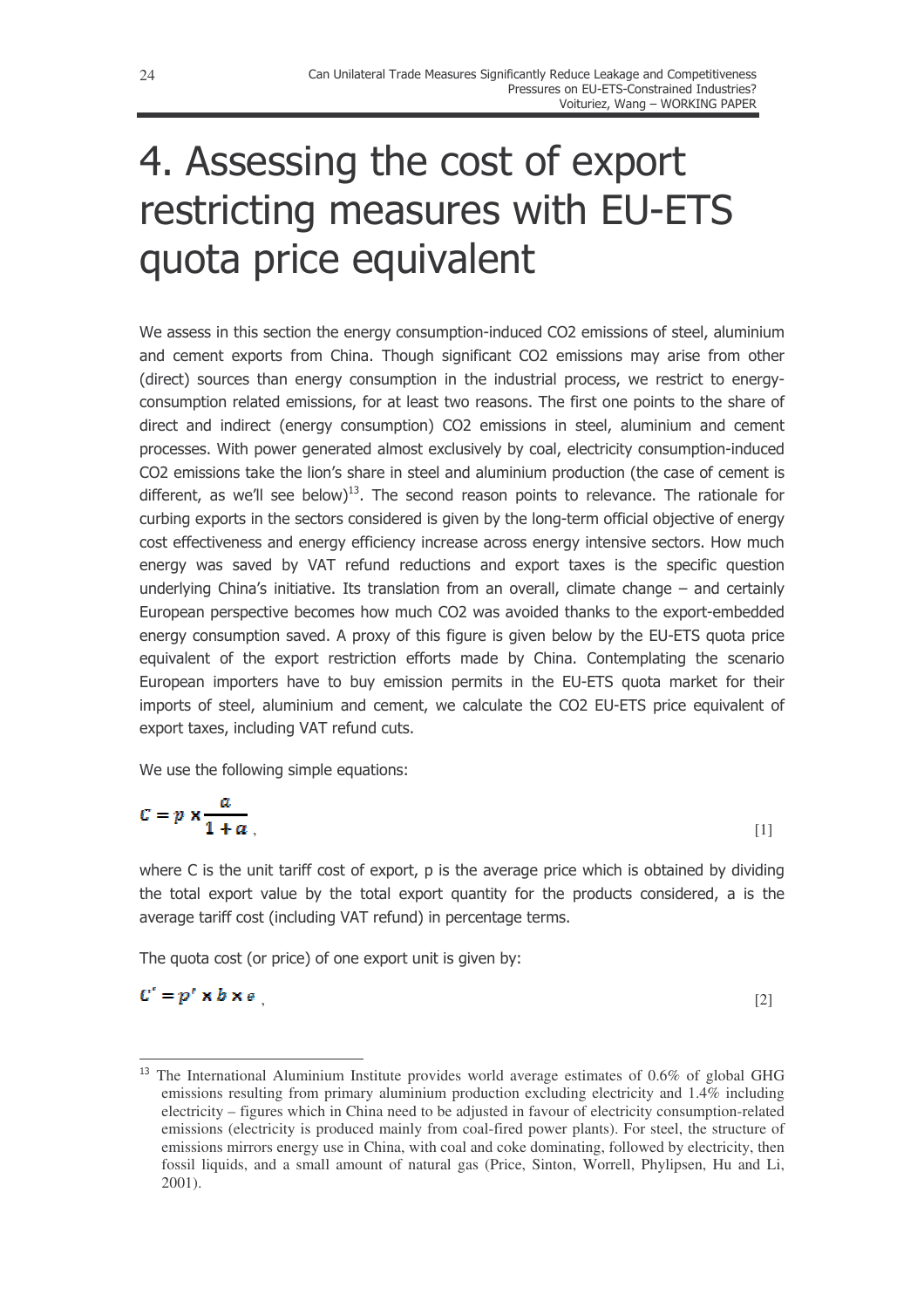where p' is the EU-ETS quota price, b is the average energy consumption for one production unit, and e=2.38 is the CO2 emission per unit of standard coal consumption. Equalizing the two equations, we derive the equivalent quota price as

$$
p' = \frac{p \times a}{(1+a) \times b \times e}
$$

 $\lceil 3 \rceil$ 

For steel, we use 2007 data and take the average euro/dollar exchange rate of 1.3, an estimated energy consumption of 632.12 kgce per ton of steel (China Steel Association) and an average export steel price of 645.7 \$/t.

The energy consumption rate of aluminium in 2007 was 14488kwh/t. Each kwh consumes 360 g of standard coal (NDRC). The steel sector's average energy consumed per ton of aluminium rises hence to 5216 kgce. The average export price in 2007 was 3291.5 \$/t.

For cement, we use a modified formula so as to account also for the CO2 emitted during the production process, in addition to energy consumption. We use the formula of Li (2008) according to which the production of one ton of clinker emits one ton of CO2. With the average export price of cement in 2007 at 34.86  $\frac{4}{5}$ /t, the quota cost (or price) takes the following simple form:

### $C' = p'$

Table 2 provide estimates of the EU-ETS quota price equivalent of a range of 10 average export tariffs (a in equation  $[1]$ ).

| <b>Tariff cost</b> |                    | 5%    | 10%   | 15%   | 20%   | 25%   | 30%   | 35%   | 40%   | 45%    | 50%    |
|--------------------|--------------------|-------|-------|-------|-------|-------|-------|-------|-------|--------|--------|
|                    | <b>Steel</b>       | 15.72 | 30.01 | 43.06 | 55.02 | 66.03 | 76.19 | 85.59 | 94.33 | 102.46 | 110.05 |
|                    | Equivalen Aluminum | 9.71  | 18.54 | 26.6  | 33.99 | 40.79 | 47.07 | 52.88 | 58,27 | 63.3   | 67.99  |
|                    | <b>ICement</b>     | .281  | 2.44  | 3.5 I | 4.47  | 5.36  | 6.19  | 6.95  | 7.661 | 8.32   | 8.94   |

Table 2 Estimates of EU-ETS quota price equivalent for various levels of export tax

Unit: euro/ton.

Applied tariffs in 2006-2008 (a varying between 10% and 15% on average) would be hence equivalent as a EU-ETS quota price ranging between 30 and 43 euros per ton of CO2 for steel, 18 and 26 euros per ton of CO2 for aluminium, and between 2.5 and 3.5 euros per ton of CO2 for cement.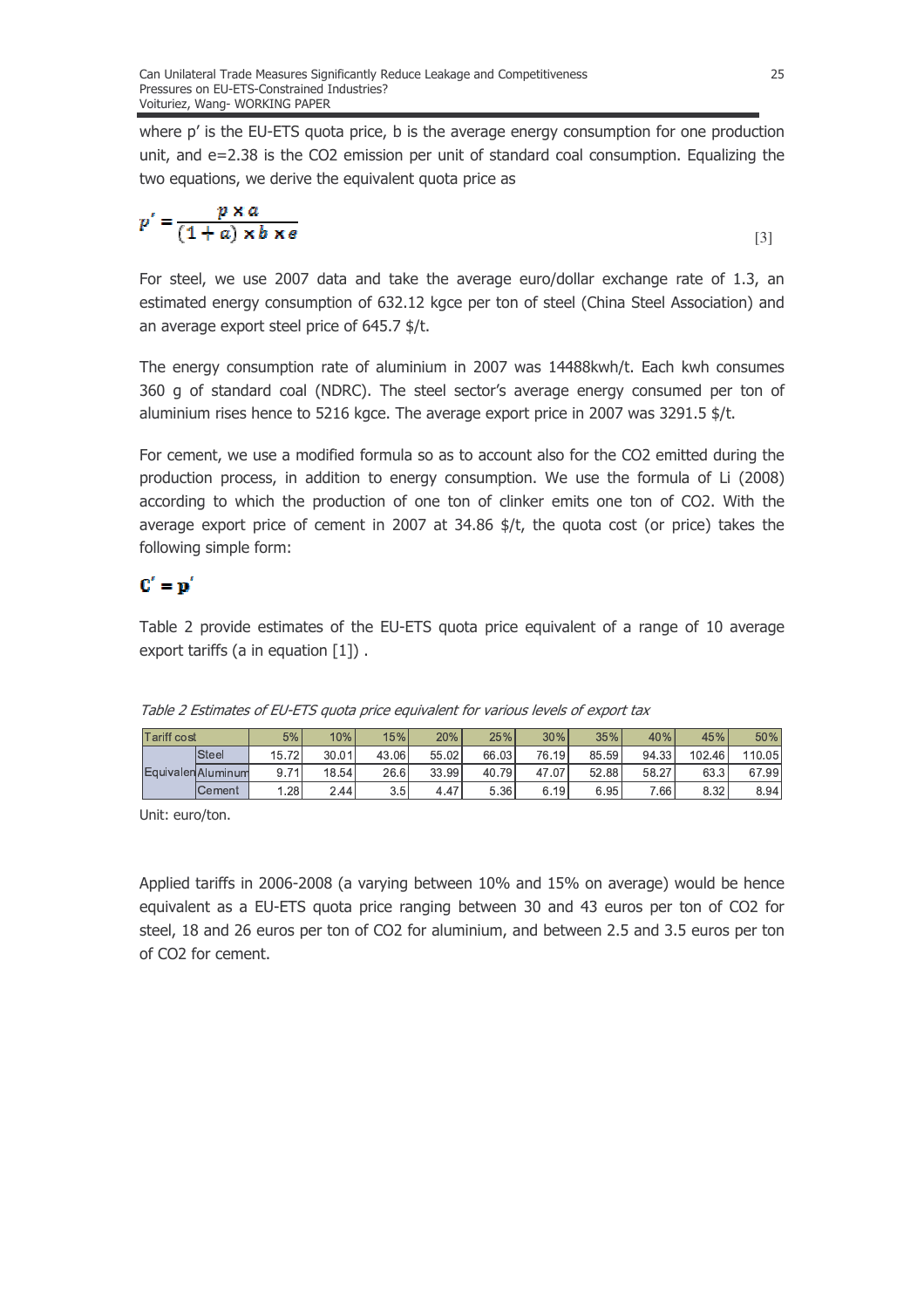## 5. Discussion of results

Our estimates provide a proxy of the plausible efforts made by China to reduce its CO2 emissions embedded in steel, aluminium and cement exports. Our figures indicate that the EU-ETS quota price equivalent charged to Chinese exporters amount to 43 euros per ton of CO2 for steel, 26 euros per ton of CO2 for aluminium and a mere 4 euros per ton of CO2 for cement, on the basis of a 15% average export tax (including export tax as such plus VAT refund). Two sets of question arise, the first related to the figures, the second to their meanings.

## 5.1 Limitations due to calculation methods and data

We calculate the EU-ETS quota price equivalent on the basis of the coal burnt to produce the steel, aluminium and cement exported. Several limitations should be kept in mind.

Firstly, we have used the energy (coal) consumption per unit of product without distinguishing sub-categories by pollution levels or tax rates applied at several HS digits. The quota price equivalent is hence a rough estimate.

Secondly, estimates would need to be revised downward, to account for both (non-energy) direct and indirect effects. Indeed, the more CO2 emissions embedded in the exported products considered, the lower the EU-ETS quota price equivalent for a given level of export tax. Still, correcting for some direct (non-energy consumption related) effect should leave our estimates in the range of 15-25 euros per ton (cement excepted).

Thirdly, we did not correct for the potential world price and EU-ETS CO2 price changes, nor for their possible effect on competitiveness and leakage. Our estimates of EU import demand elasticity suggest that Chinese exporters face a rigid import demand and are hence price makers. Curbing exports should hence lead to a world price increase (in comparison with the case of a small country setting up the same export taxes) and in turn, to a relaxing of the competitiveness pressure faced by EU industry. According to our calculus, the purchase of an average 2 million emission quotas by EU importers would have been needed to offset the CO2 price disadvantage of EU producers of steel, aluminium and cement on Chinese exports. This represents 1% of 2006 EU-ETS allowances, whose addition over years ends up making a significant amount of the overall reduction effort expected from EU firms.

### 5.2 What do our estimates really mean?

Are export restrictions part of a "firm commitment to reducing" GHG emissions? As already mentioned, export taxes are designed as part of an energy saving package, and not climate change policies as such, at least explicitly. Further, it would seem needed to separate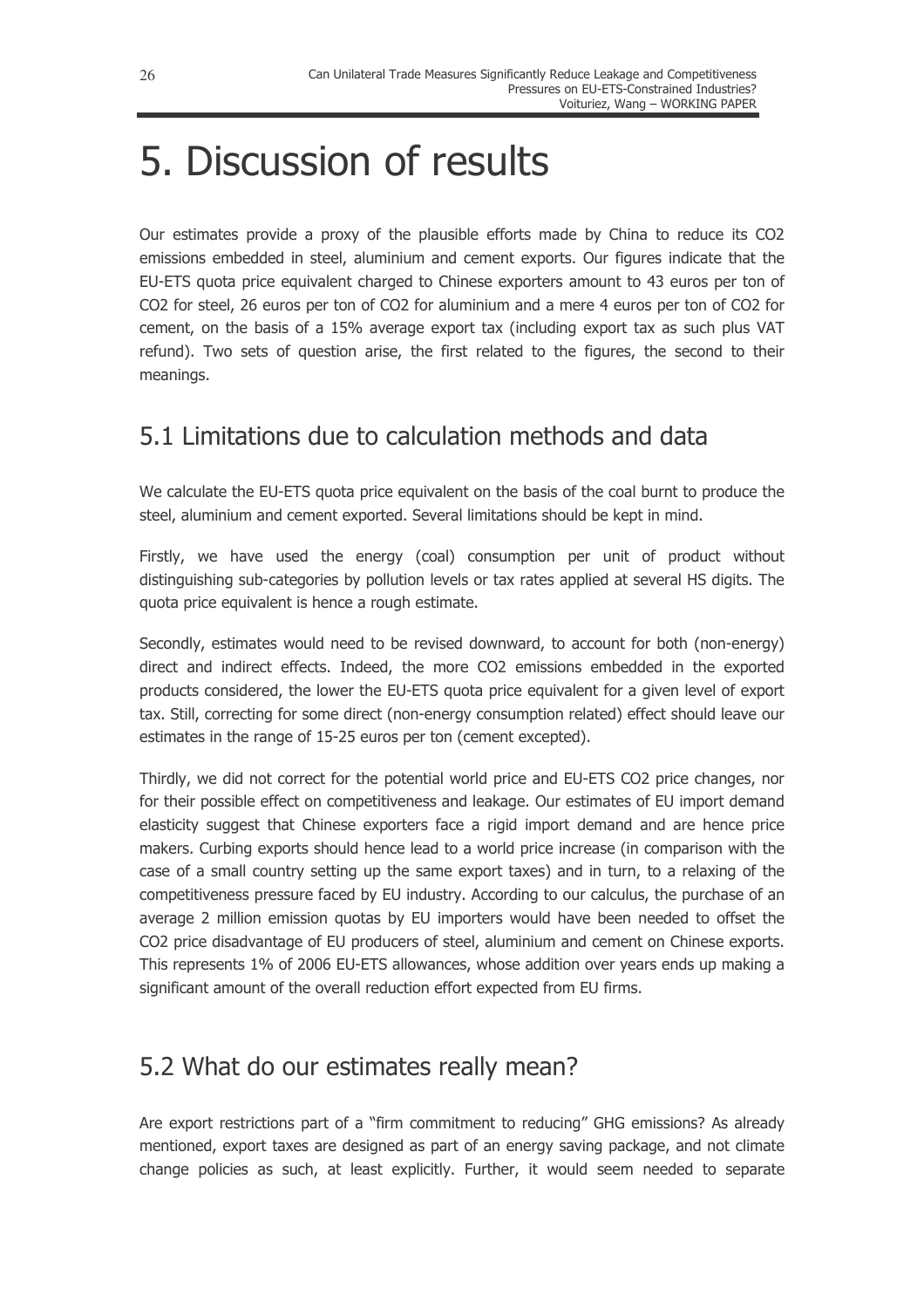temporary and long-lasting measures, the former being a weak proof of a "firm commitment". Still, several arguments militate for export taxes to be considered as structural parts of an energy efficiency deal, and hence as a firm commitment to reducing GHG emissions.

Export tax and export VAT refund abating are set up to reduce the use of energy and natural resources whose domestic price is below market prices. The huge amount of exports of such products occurs at the cost of tremendous government energy or input based subsidies. This indeed helps to relax the energy tension in China. But it also helps to reorganize the production structure towards higher value-added and/or energy-efficient products. Higher export taxes or export VAT refund rate reductions are imposed on products with high polluting rate and low value-added. This happens along with the implementation of domestic policies closing small and energy-wasting factories, or at least restricting their number. All these initiatives belong to one of the key development objectives of China, namely energy efficiency. A reduction of 20% of energy consumption per unit of GDP from 2006 to the end of 2010 was officially defined in the  $11<sup>th</sup>$  Five Year Plan and in the energy (2007) and climate change (2008) white papers. Though pessimism has been prevailing so far for the poor achievement of this plan, more stringent domestic policies are expected to be approved in the immediate future so as to achieve energy efficiency objectives by 2010. We may consider, implicitly, that export tax and VAT refund abating in China incorporate climate change concerns and efforts because of their contribution to higher energy efficiency.

What is the effect of export taxes on domestic production, and in turn, on GHG overall emissions from China? Trade is a minor part of sectoral emissions. The use of tax revenues and the effective implementation of complementary (energy efficiency) domestic measures will be key factors to both climate change mitigation and the more diplomatic demonstration that firm commitment indeed occur to "an extent comparable to that of the EU".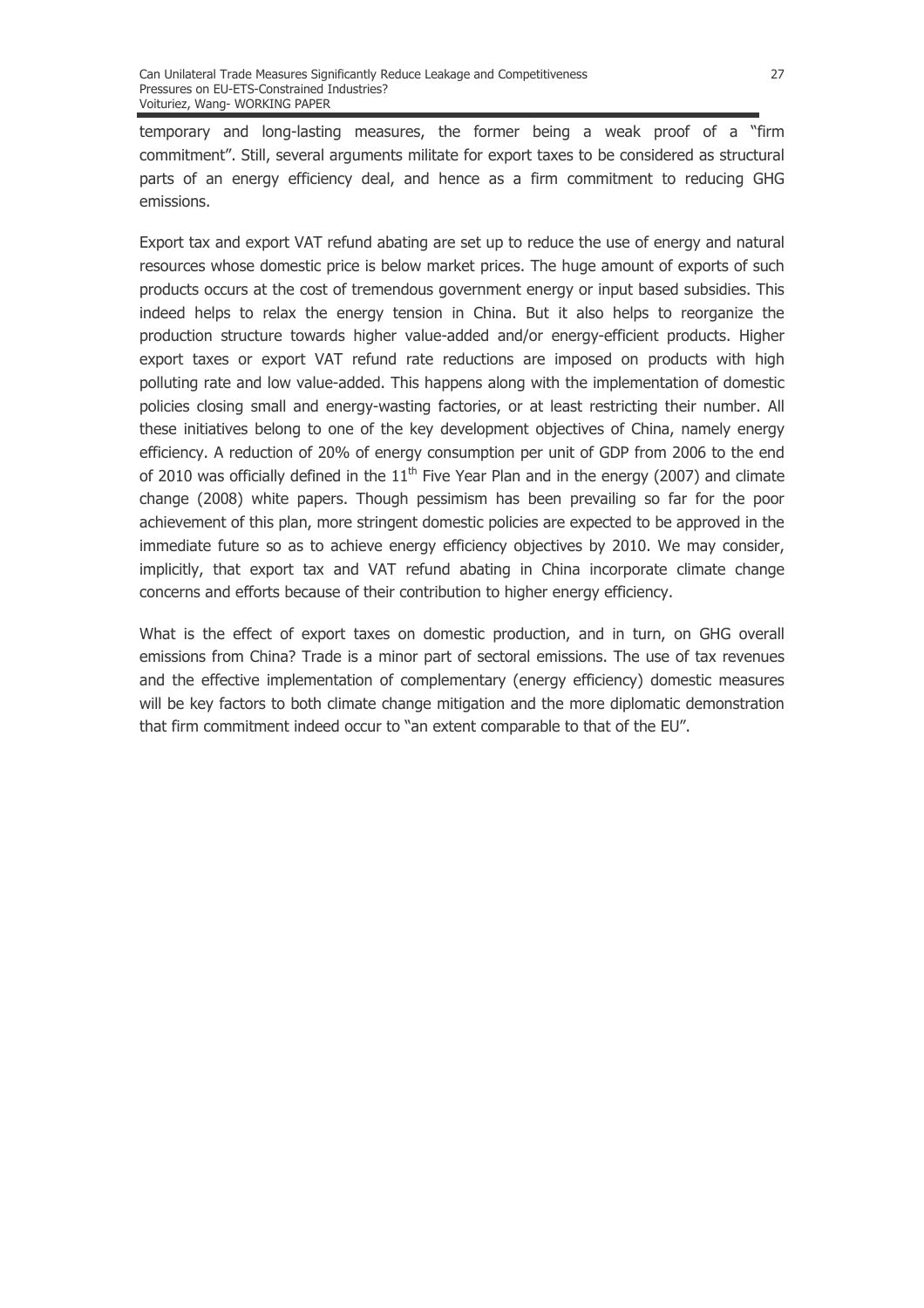## 6. Conclusion

Three questions are related to Chinese export taxes on energy-intensive products. The commitment itself from China, the magnitude (comparability) of such commitment, and its stability (firmness) over time.

1. The commitment issue or why and for what does China resort to export taxes? Our findings suggest that China did not set any strategy of export led growth on the products considered. On the contrary, the proof was repeatedly given  $-$  through official statements  $$ of its willingness to shutter energy-inefficient factories, in a context of world import demand rising faster than domestic capacity changes (China acting in world market as a "production capacity reservoir" necessary to bridge the world supply-demand gap). Last, export taxes enabled China to manipulate the terms of trade and reap off trade benefits through an export price increase.

All these three factors combine into a win-win-win scenario: energy saving, the modernization of production domestic processes, and export overall value gains were three interlinked objectives that the export tax helped China meet.

As a consequence, no commitment on climate change as such  $-$  particularly in EU terms where emissions reduction target should be made explicitly  $-$  can be formally associated with Chinese export taxes. This said, it may be worth recalling that that shuttering plants to reach formal emission targets can leave the marginal production cost unchanged (case of clinker in China with excess energy-intensive and energy inefficient capacities) and hence be of limited help to internalize CO2 price. Conversely, taxing exports without emission reduction targets can lead to energy efficiency increase, and in turn climate change mitigation, even though it does not appear as formal commitment to cut GHG emissions. Overall, export taxes (VAT refund cuts included) should be considered as part of a commitment from China toward higher energy efficiency. And in turn, although not explicitly, toward climate change mitigation

2. The comparability issue or does China's commitment fit into the same magnitude range as Europe's?

Our estimates shows that the CO2 price embedded in aluminium and steel (after correcting roughly for CO2 process-related emissions) in China's exports lies in the same range as EU-ETS average expected price (20-30  $\epsilon$  per ton). For these two products, the energy saved in China and the emissions avoided in the EU occur at a comparable value of CO2 price.

This is not true for cement. In this case, the energy saving objective of China and the emissions reduction of the EU cannot be compared, unless export taxes (on a low value product such as clinker) reaches levels of several hundred percents. Setting VAT refund to 0 on cement export might suffice to reach domestic objectives (reduce profit margins, propel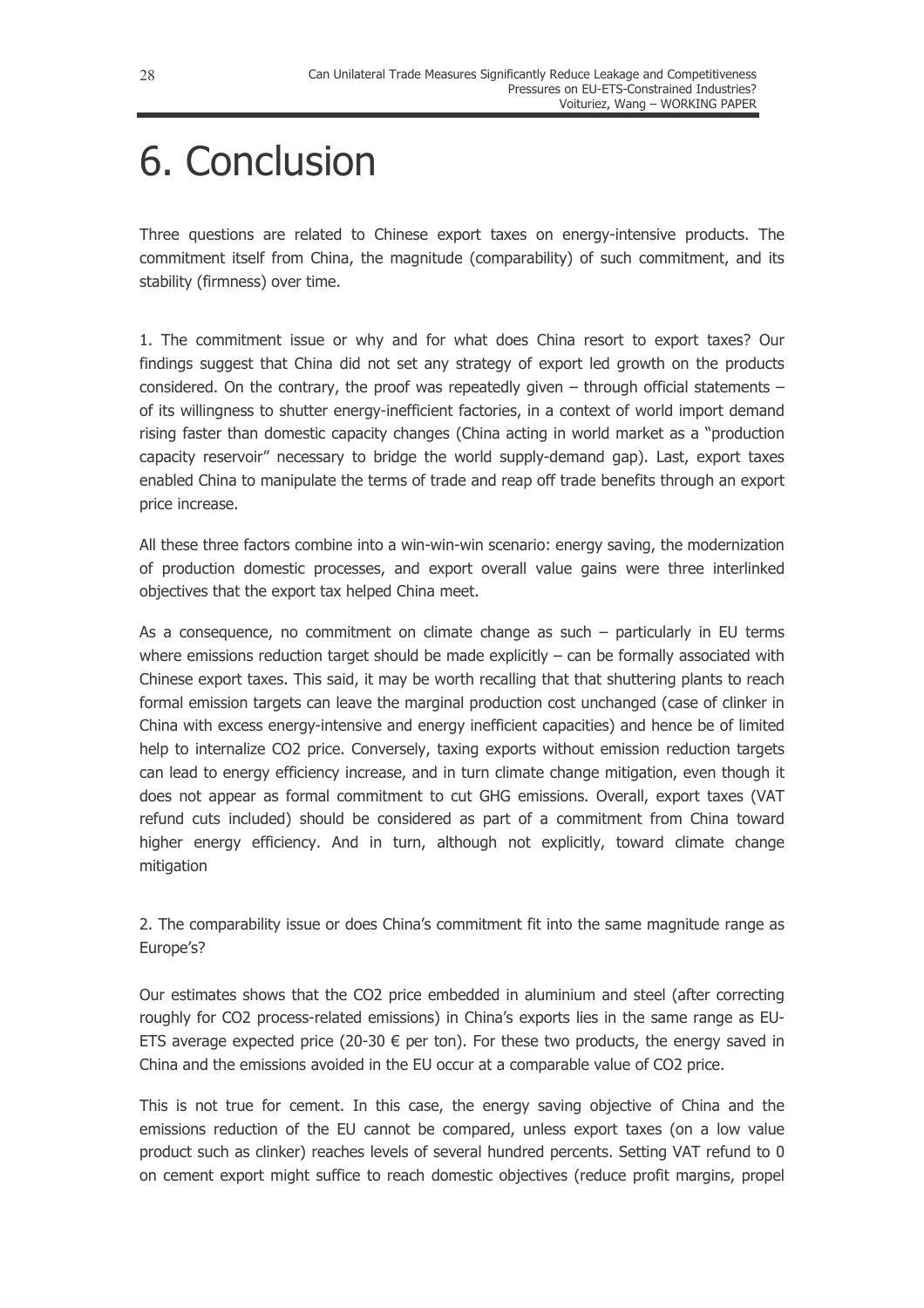modernisation toward energy efficient plants) but according to our estimates, the negative externality associated with exports are far from being priced at their EU CO2 price equivalent level.

Overall, taxing excess-energy embedded in exports (China approach) and taxing negative externality (EU approach) are two different processes, which match in the case of steel and aluminium, but not in the case of cement

#### 3. The firmness issue or is China's commitment stable over time?

Export tax are more temporary devices than VAT refund cuts, the latter pointing to long term objectives of energy efficiency and upgrading of Chinese exports. A subsidiary question can be raised as follows: can Chinese export taxes help build up a climate deal between China and the EU?

Positive answers come from the fact that China is price maker in the three markets considered, with a significant effect of its export policies on world prices and hence on EU competitiveness. Indeed, opportunities for new comers in world market to offset China's export reductions and supply the EU seem rather limited. This confers a particular position to China, whose unwillingness to expand its GDP through exports of energy-intensive products could hence possibly satisfy EU competitiveness concerns and EU demand to limit imports growth on ETS products. Whether or not remaining imports in the EU should still be charged EU-ETS CO2 price depends on the definition of "leakage" chosen. Should we depart from the issues of "commitment", "comparability" and "firmness" addressed in this paper and consider instead leakage as emission reductions not passed onto EU-ETS CO2 price, then the purchase of emission credits by European importers remains a necessary condition for CO2 price to signal the scarcity negotiated inside EU.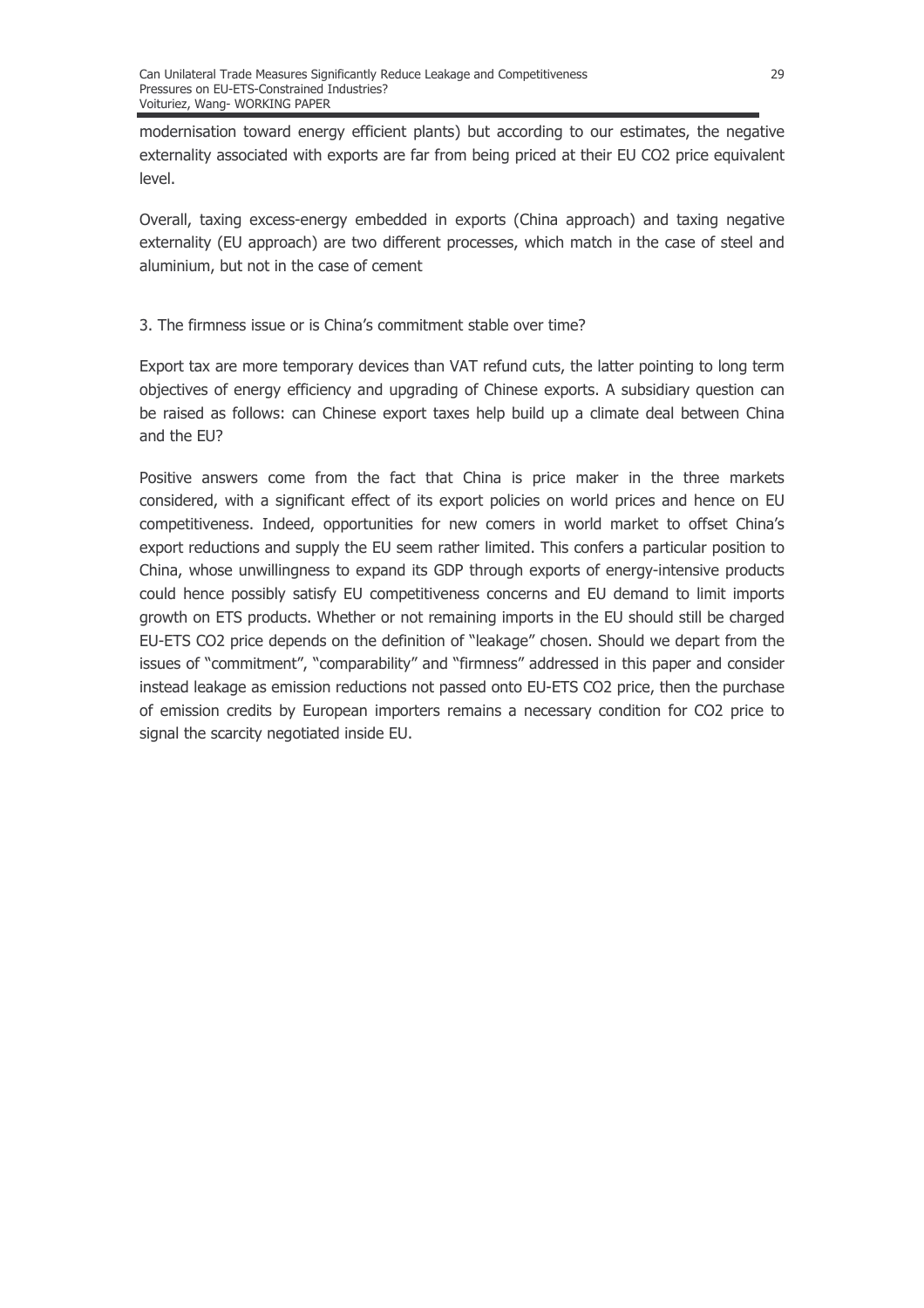## 7. References

Cai Shui, various years

Devarajan, S., Go, D., M. Schiff and S. Suthiwart-Narueput (1996), "The Whys and Why Nots of Export Taxation", World Bank Policy Research Working Paper 1684, The World Bank, Washington, DC.

Li, J. (2008), Bilateral collaboration on energy efficiency in buildings. Working paper Chatham House and Iddri.

Müller, B. and A. Sharma (2005), Trade Tactic Could Unlock Climate Negotiations, SciDev.Net.

National Bureau of Statistics of China, Custom House, various statistics.

Piermartini, R. (2004), "The Role of Export Taxes in the Field of Primary Commodities", World Trade Organization, Geneva.

Price, L., Sinton, J., Worrell, E., Phylipsen, D., Hu, X. and J. Li (2002), "Energy Use and Carbon Dioxyde Emissions from steel production in China", Energy 27, 429-446.